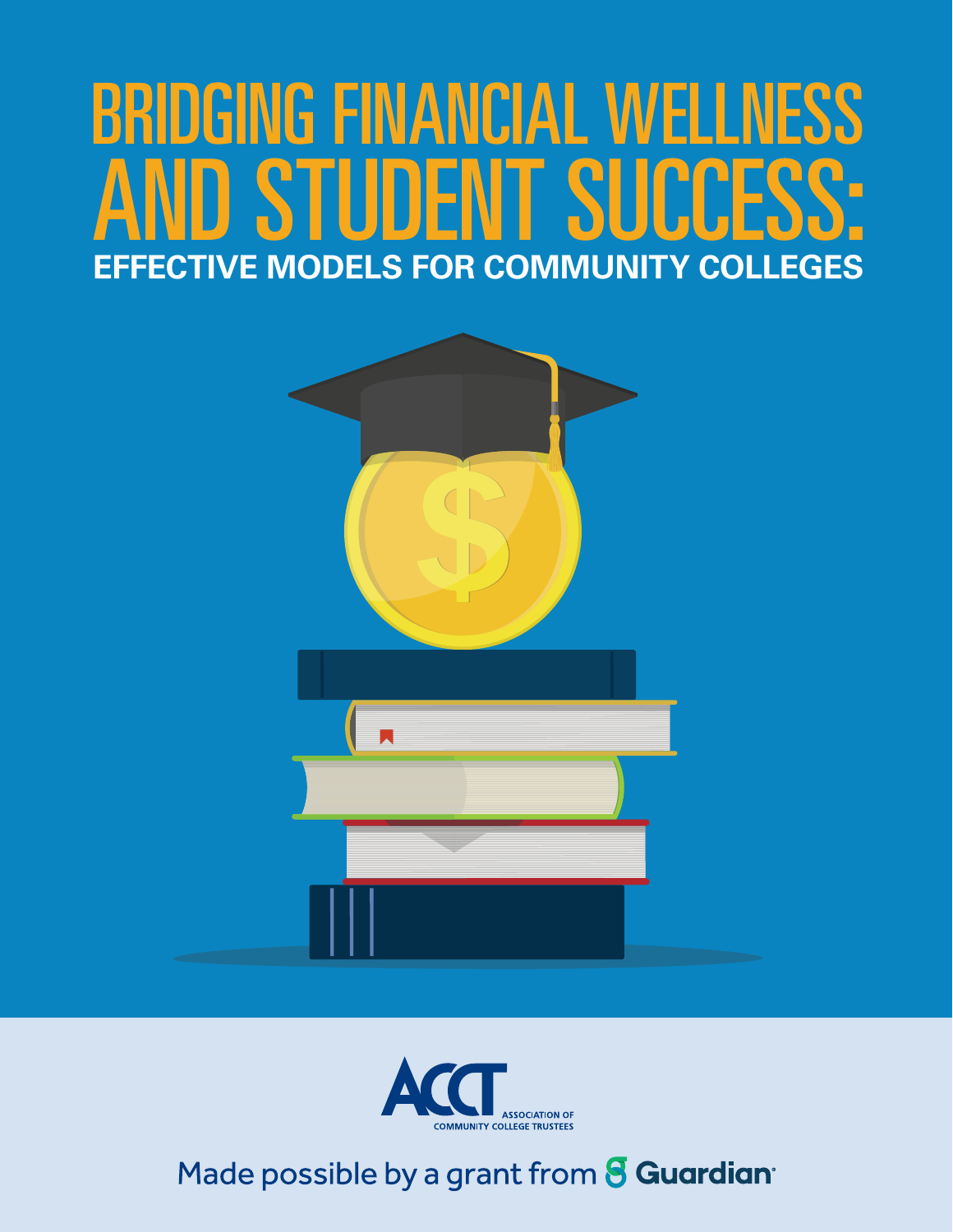# **TABLE OF CONTENTS**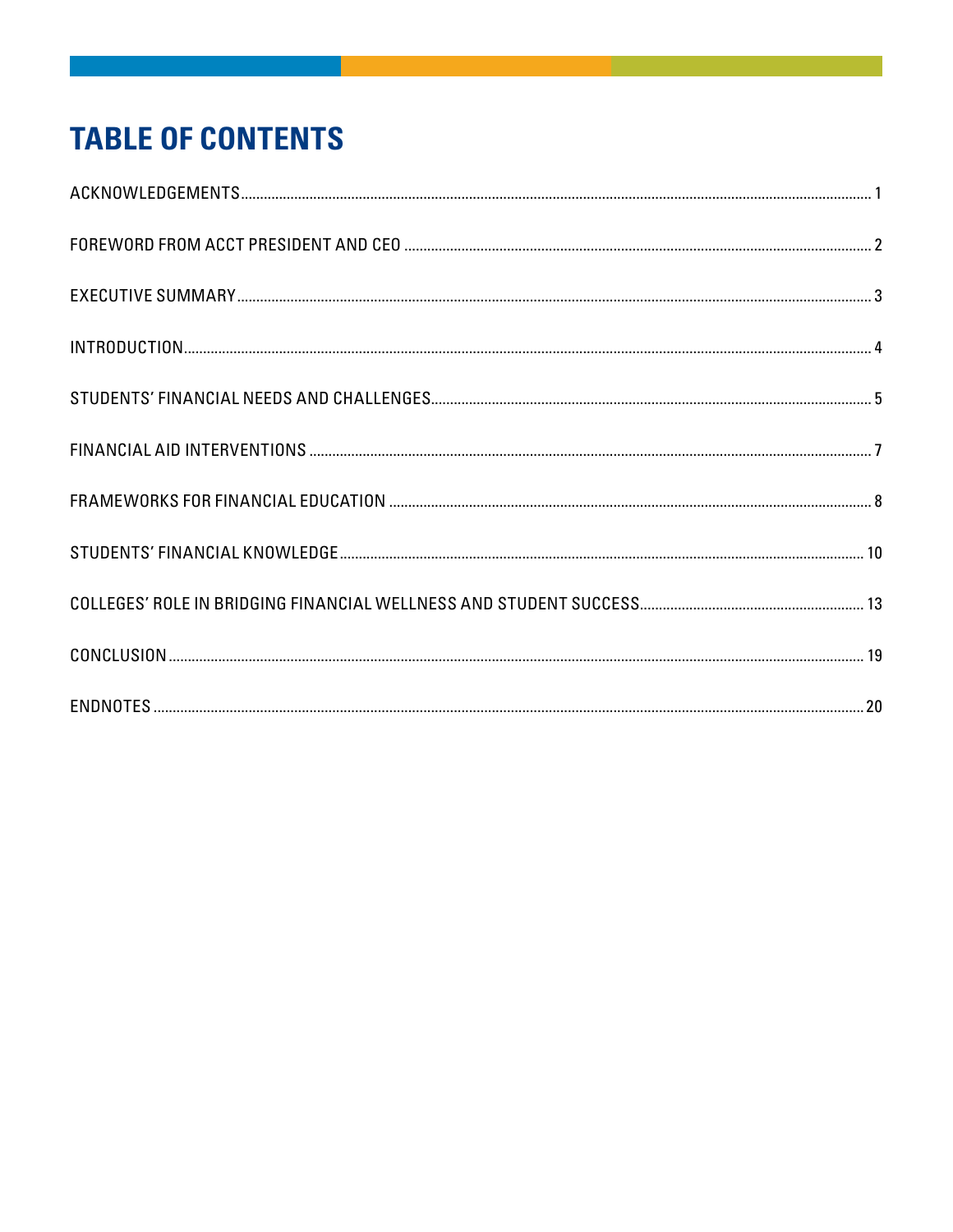# **ACKNOWLEDGEMENTS**

This report was researched and written by Association of Community College Trustees (ACCT) Senior Policy Analyst Allison Beer and Associate Writer Jacob B. Bray.

The authors are grateful for the coordination and guidance provided by ACCT Senior Vice President Jee Hang Lee. We also thank the community college faculty and leaders who contributed to the profiles and data analysis included in this paper. The insights and experiences they shared were critically valuable to this work.

Finally, we would like to thank the Guardian Life Insurance Company of America (Guardian) for their generous support for this project. We especially appreciate the support from Guardian's Director of Corporate Social Responsibility, Veena Jayadeva. We also thank Michael Carren for his guidance on this paper.

ACCT is a non-profit educational organization of governing boards representing more than 6,500 elected and appointed trustees who govern over 1,100 community, technical, and junior colleges in the United States and beyond. These community professionals, business officials, public policy leaders, and leading citizens offer their time and talent to serve on the governing boards of this century's most innovative higher education institutions and make decisions that affect more than 13 million students annually. For more information about ACCT, visit www.acct.org.

#### May 2020

Suggested citation: Beer, A. and Bray, J.B. (2020). *Bridging Financial Wellness and Student Success: Effective Models for Community Colleges*. Washington, D.C. Association of Community College Trustees.

This report may only be reproduced or disseminated, in whole or in part, with proper attribution and within terms of this Creative Commons license for noncommercial use: https://creativecommons.org/licenses/by-nc/3.0/us/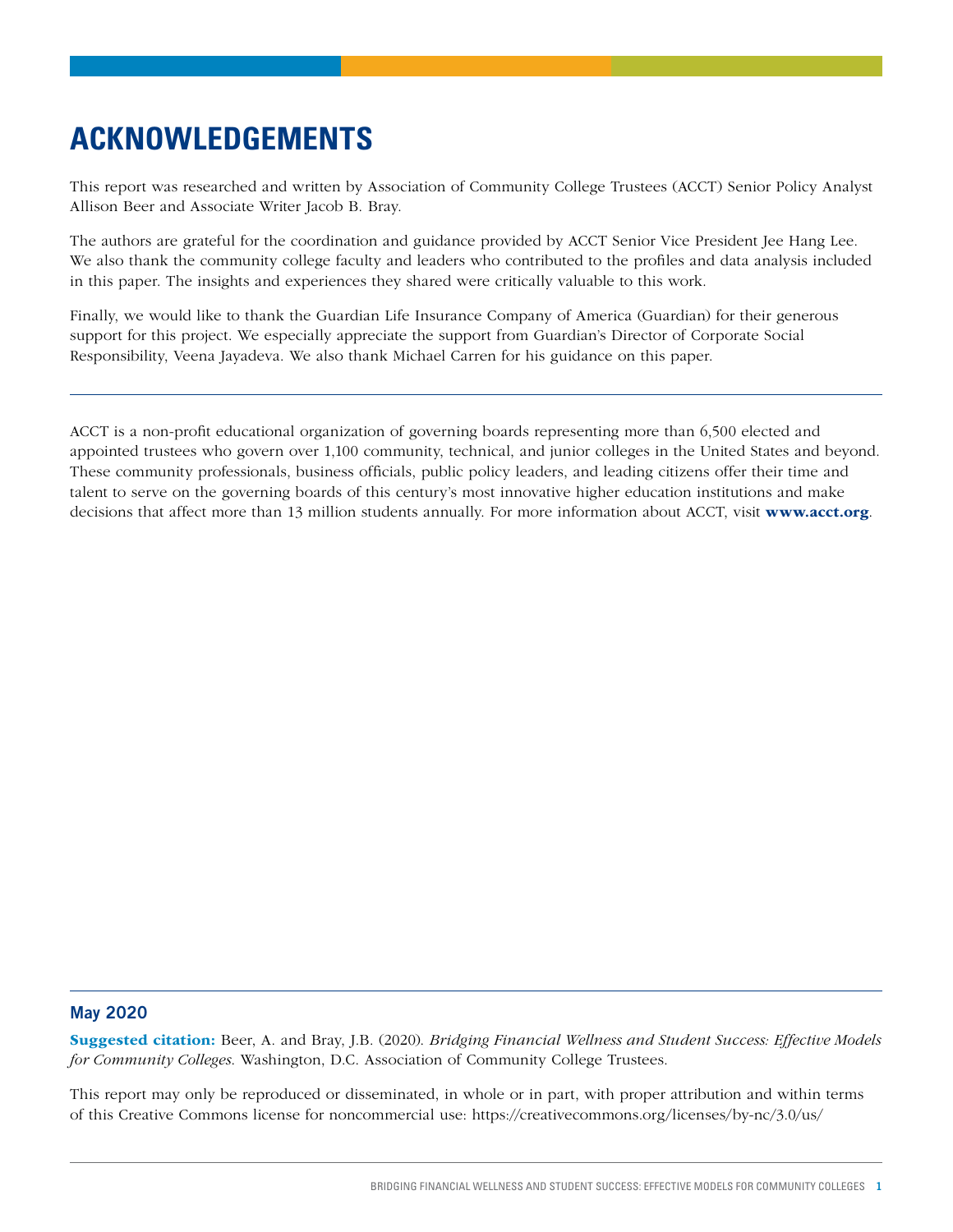# **FOREWORD FROM ACCT PRESIDENT AND CEO**

A student's financial wellness and literacy are key to their success while enrolled, and after graduation. Students need to be aware of the short- and long-term impacts of the financial decisions they make, and it is in an institution's best interests to give students easy, digestible access to this information to equip them with the skills for sound financial and educational planning.

We began work on this project in 2019. The release of the final report has coincided with the international coronavirus pandemic, which has placed unforeseen health and financial strains on America's college students. The crisis has elevated the importance of ensuring students' financial well-being as current and former students struggle to navigate the turbulent financial waters before them. Now and in the coming months, students will be faced with myriad financial challenges. Community colleges have an opportunity to ensure that students are prepared to make informed decisions, and that students have access to the resources they need to continue their educations and pay for living essentials.

Strong supports from the federal and state levels will greatly affect how well community colleges are able to support students in this time of need. We hope those who influence these supports as well as community college leaders will benefit from the information and analysis in this report. The highlighted strategies and programs are of tremendous value, and we look forward to a proliferation of similar and new, innovative programs to guide students to long-term financial success and wellbeing.

J. Noah Brown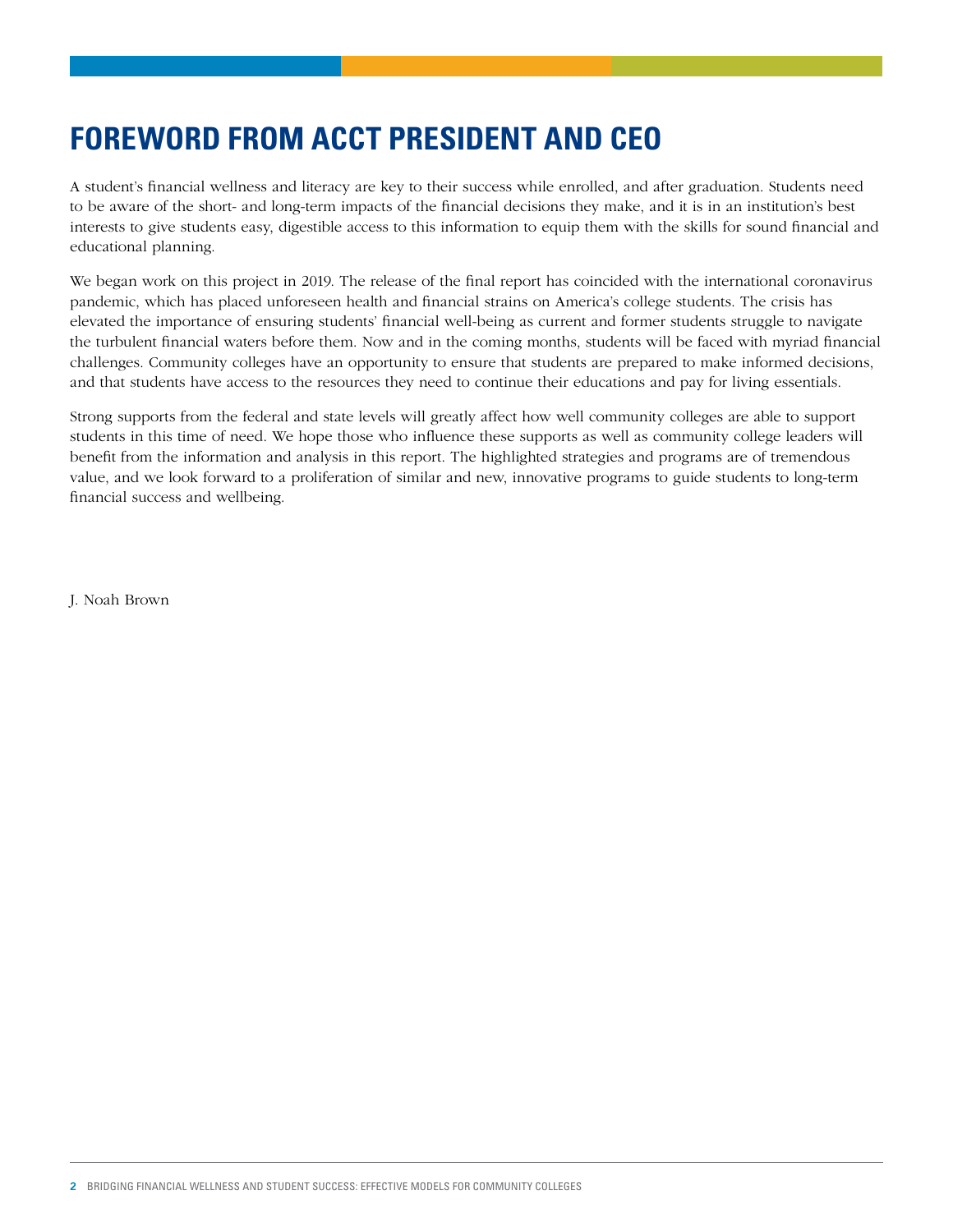## **EXECUTIVE SUMMARY**

Community college students face a number of financial decisions and obligations along the path to degree completion. Students must secure resources to pay for college expenses, including their tuition, fees, and basic living necessities. Central to this is students' abilities to access financial aid resources including federal, state, and institutional aid. Colleges also play a role in providing clear and timely financial education to ensure students are aware of available resources and have a strong foundation in personal financial management. Existing research on students' financial wellness typically separates financial aid and financial education approaches. For this report, our aim is to address both categories to offer community colleges strategies for holistic supports. Key takeaways from the report include:

- 1) Community college students' expenses often exceed available grant aid. Community college tuition is known for being relatively affordable; however, the cost of tuition and living expenses is typically greater than the amount of grant aid students receive and their available resources for paying out of pocket. According to College Board researchers, on average, community college students spend approximately \$14,700 per year on room and board, books and supplies, transportation, and other living expenses.1 However, other research suggests that many community college students likely spend more than this amount on living expenses, especially those who are independent and those who are financially responsible for a family. According to data from the U.S. Department of Education 2016 National Postsecondary Student Aid Study (NPSAS), nearly three-quarters have unmet financial need to pay for expenses, or the difference between their expected family contribution as calculated by the federal Free Applicational for Student Aid (FAFSA) and their awarded grant aid.<sup>2</sup> Sufficient federal and state financial aid resources are necessary to meet students' financial needs. Colleges can also support students with financial aid interventions such as emergency grant aid, institutional balance forgiveness, and improved information.
- 2) Financial literacy can be a critical topic for students seeking to navigate the complex nature of college financing and personal expenses; but is not a replacement for financial aid resources. Financial education combined with sufficient aid can help empower students to make complex financial decisions associated with attending college. Recommendations by the U.S. Financial Literacy and Education Commission (FLEC) and the U.S. Consumer Financial Protection Bureau emphasize that financial education must provide students with clear, timely, and targeted information. 3 To provide relevant financial education, community colleges must consider the varied skill sets and knowledge among their students. While recent high school graduates may benefit from financial education on foundational skills such as budgeting and saving, older students who have gained basic skills through life experiences are more likely to benefit from courses that address complex financial situations, such as managing family finances while attending college. Overall, community college students' self-reported knowledge of financial management demonstrates opportunity for improvement, especially in comparison to their peers in the four-year university sectors. 4
- 3) This report highlights the Guardian Money Management for Life (MMFL) Program as an example of a personal finance course that has expanded to a financial empowerment model to provide students with holistic support services. The program began as a free, credit-bearing personal finance course, focusing on basic financial management topics such as budgeting, tax filing, and setting financial goals. Among students who participated in the course from 2015 to 2019, 75% report having a better understanding of personal financial management. Recognizing that when students' basic financial needs are met, they are more likely to succeed academically, several MMFL partner colleges have expanded to a holistic financial wellness model. We include profiles of three such colleges: The University of the District of Columbia Community College in Washington, D.C.; Berkshire Community College in Massachusetts; and Capital Community College in Connecticut. These colleges have expanded services to include personal financial and career coaching, referrals to community-based organizations, and financial aid interventions, and these colleges are moving towards developing or expanding one-stop financial empowerment centers where students receive resources for financial education, aid, and career development.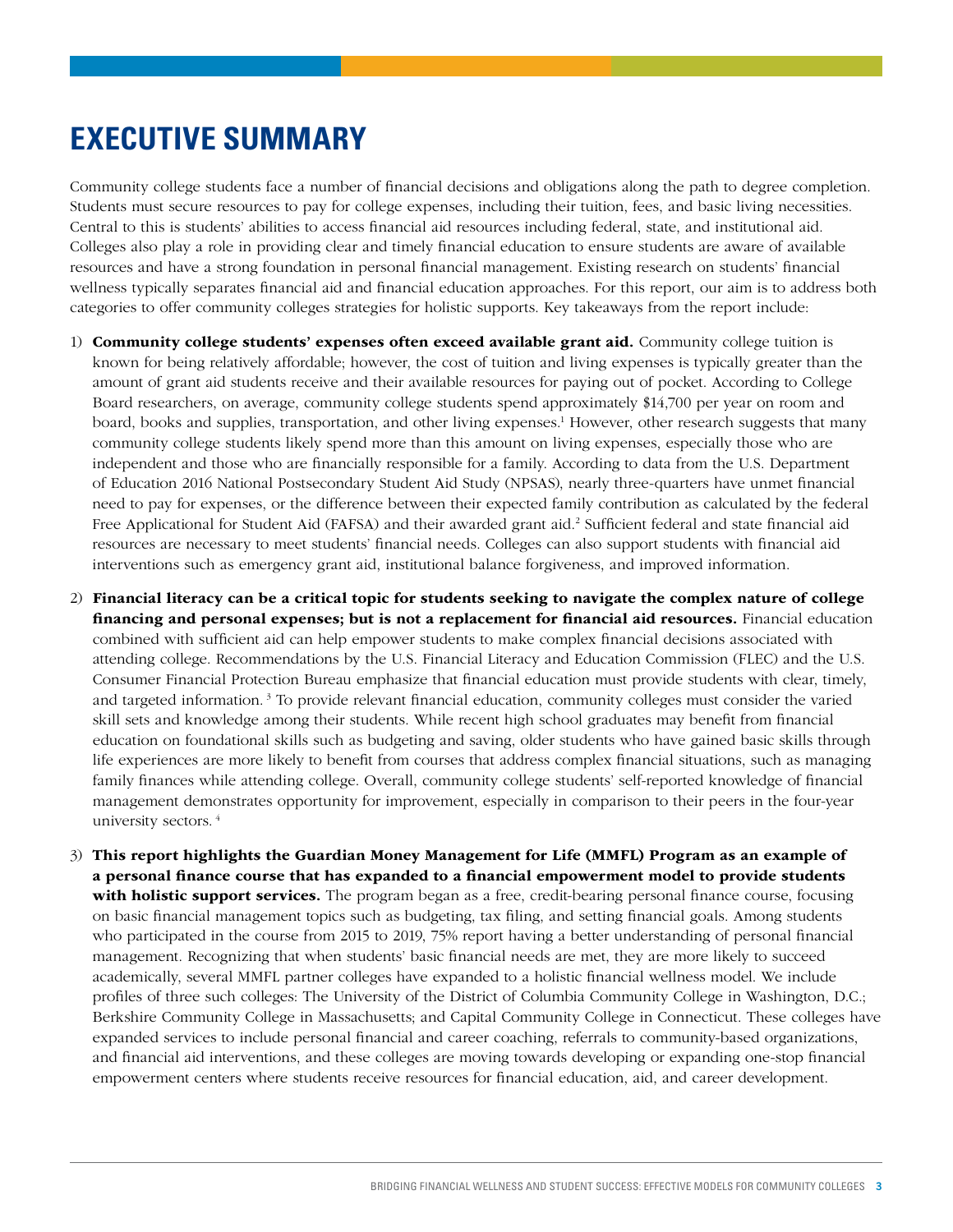# **INTRODUCTION**

For many community college students, navigating financial resources and obligations can be a critical component of their academic success. Starting with the basics, students must secure financial resources to pay for their direct academic expenses, such as tuition, institutional fees, books, and supplies. Beyond direct academic expenses, non-academic expenses such as housing, food, transportation, and childcare are often students' greatest financial obligations.

Existing research on how students pay for academic and non-academic expenses typically falls within two categories. The first category of research looks at the impacts of students' access to financial aid, including grants and loans, and what portion of their expenses must be paid out of pocket. A second category of research focuses on students' financial literacy and how their individual financial knowledge impacts their decision making, spending, and borrowing. In this white paper, our goal is to bridge these two categories of research and demonstrate how community colleges use both financial aid and financial education strategies to support students succeed academically.

In the first part of this paper, we examine the existing literature and data on community college students' academic and non-academic expenses, their access to financial aid, and their unmet needs. We provide examples of financial aid interventions to demonstrate how colleges can support students' financial needs when they lack resources to pay for college expenses. Furthermore, we examine the research on students' financial knowledge and frameworks for financial education.

In the second part of this paper, we present data on students participating in the Guardian Money Management for Life (MMFL) program, a financial empowerment program offered at several community colleges that provides students with both financial management education and expanded access to financial aid and services. We include profiles of three community colleges participating in the MMFL program: The University of the District of Columbia Community College in Washington, DC; Berkshire Community College in Massachusetts; and Capital Community College in Connecticut. These colleges were chosen because of their successes in expanding the MMFL personal finance course into a broader student success initiative that connects students to campus and community resources.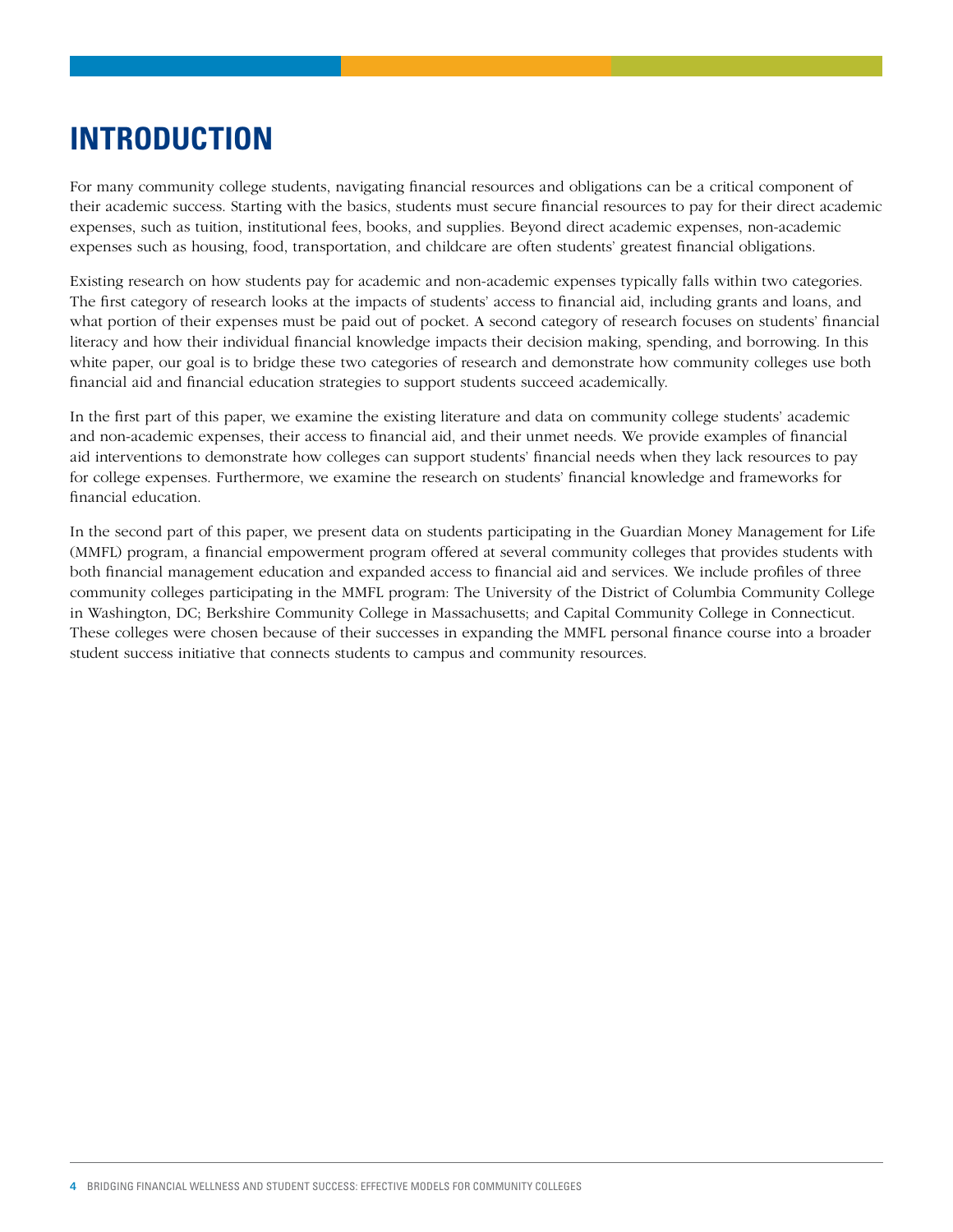# **STUDENTS' FINANCIAL NEEDS AND CHALLENGES**

For many community college students, academic success and completion can hinge on meeting financial needs. Community colleges are known for their relatively low tuition and fees, yet these expenses can be a burden for students who receive insufficient financial aid. In addition to tuition and fees, community college students face several large expenses, such as housing and living expenses, that make up the bulk of their total cost of attendance. According to a 2019 study conducted by researchers at North Carolina State University, paying for expenses is a top concern among community college students.<sup>5</sup>

When students' financial needs go unmet, they are more likely to face challenges to completing their degrees and are at greater risk of stopping out—temporarily suspending their studies, usually because of life obstacles—or dropping out entirely.<sup>6</sup> However, programs that address students' holistic financial and academic needs are known to lead to greater student success—such as the City University of New York Accelerated Study in Associate Programs (CUNY ASAP), which has been found to increase credit completion and double graduation rates for participating students, in comparison to non-participating students.7 The following provide a closer look at students' full costs of attending college and the prevalence of unmet need, which colleges must consider to develop or improve their own support programs.

#### **College Costs**

According to researchers from the College Board, for the 2019 – 20 academic year, the average price of tuition at public two-year colleges was approximately \$3,700. Over the past 10 years, community college tuition has risen beyond the rate of inflation. Furthermore, the cost of tuition varies widely from state to state. For example, California has the lowest average community college tuition in the country (\$1,400) while Vermont has the highest (\$8,200).<sup>8</sup> The steady increase in tuition and variability from state to state can largely be attributed to state divestment in higher education. According to researchers from the State Higher Education Executives Officers Association (SHEEO), on average, state higher education appropriations per full-time student remain lower than levels prior to the Great Recession of 2008 and vary greatly among states.<sup>9</sup>

In addition to tuition, community college students face many high expenses—such as food, housing, childcare, and transportation. According to College Board researchers, on average, community college students spend approximately \$14,700 per year on room and board, books and supplies, transportation, and other living expenses.<sup>10</sup> However, other research suggests that many community college students likely spend more than this amount on living expenses, especially those who are independent and those who are financially responsible for a family. According to researchers from the National Low-Income Housing Coalition, in 2019 the average fair market rent was \$970 per month (\$11,600 per year) for a one-bedroom apartment and \$1,200 per month (\$14,400 per year) for a two-bedroom apartment.11 Furthermore, for students with young children, the cost of childcare can far exceed other monthly expenses. According to an analysis by researchers at the Center for American Progress, the average cost of center-based childcare for an infant is over \$1,200 per month.12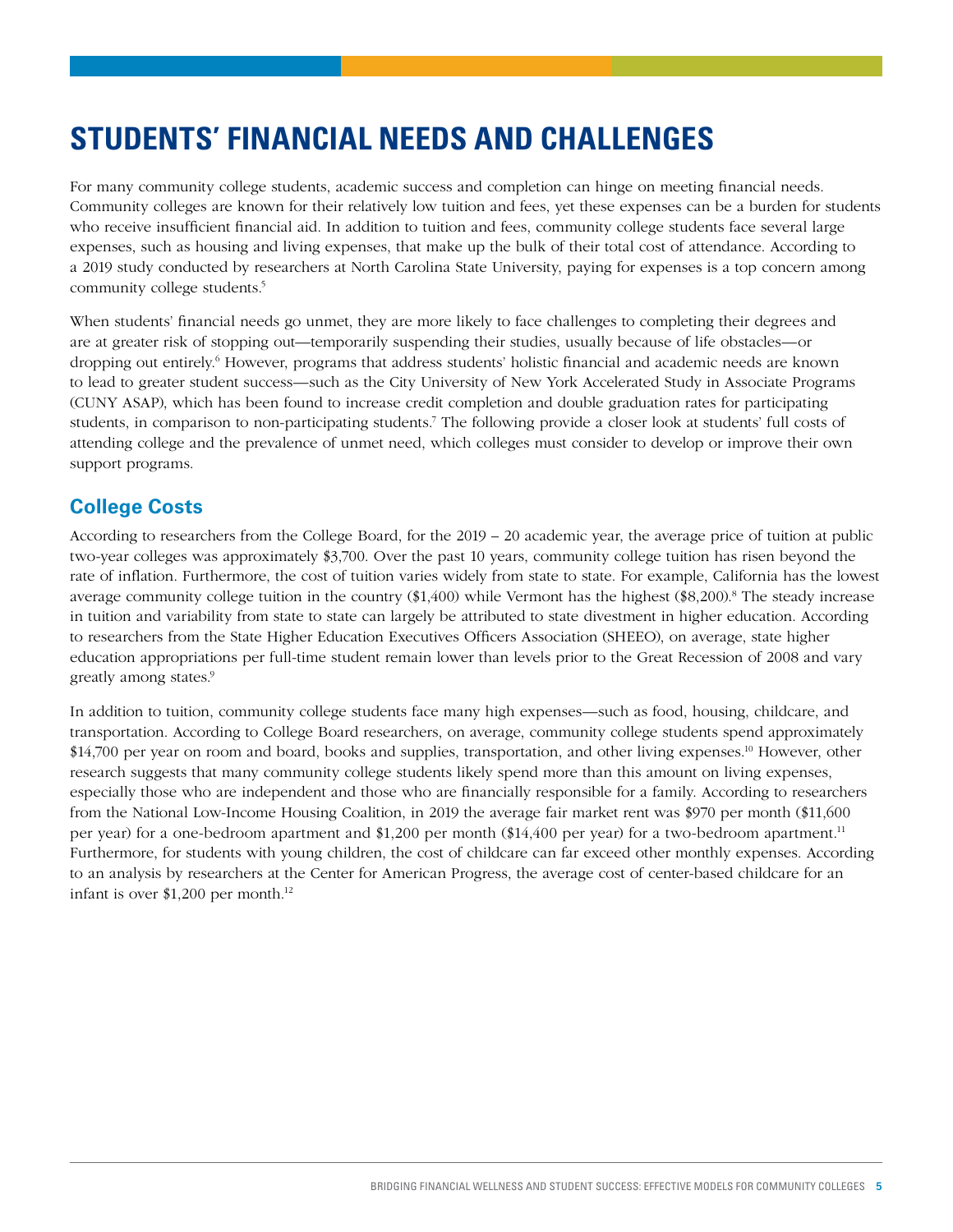#### **Unmet Financial Need**

Insufficient financial aid and high cost-of-living expenses contribute to the prevalence of unmet financial need among community college students. For this report, we define unmet need as the difference between a student's calculated expected family contribution determined by the federal Free Applicational for Student Aid (FAFSA) and their awarded grant aid. While over one-third of community college students receive a federal Pell Grant, according to data from the U.S. Department of Education 2016 National Postsecondary Student Aid Study (NPSAS), the maximum award of approximately \$6,500 often is not enough to pay for students' full cost of attendance. NPSAS data reveal that nearly three-quarters of community college students have unmet financial need to pay for college expenses—on average \$7,000 per year. Black, Hispanic, first-generation, and independent students are most likely to have unmet financial need, demonstrating the need for colleges to provide additional resources to these groups of students. The following graph demonstrates the difference in the prevalence of unmet need between student groups.



#### **Community College Students with Unmet Financial Need**

Source: Authors' analysis of NPSAS '16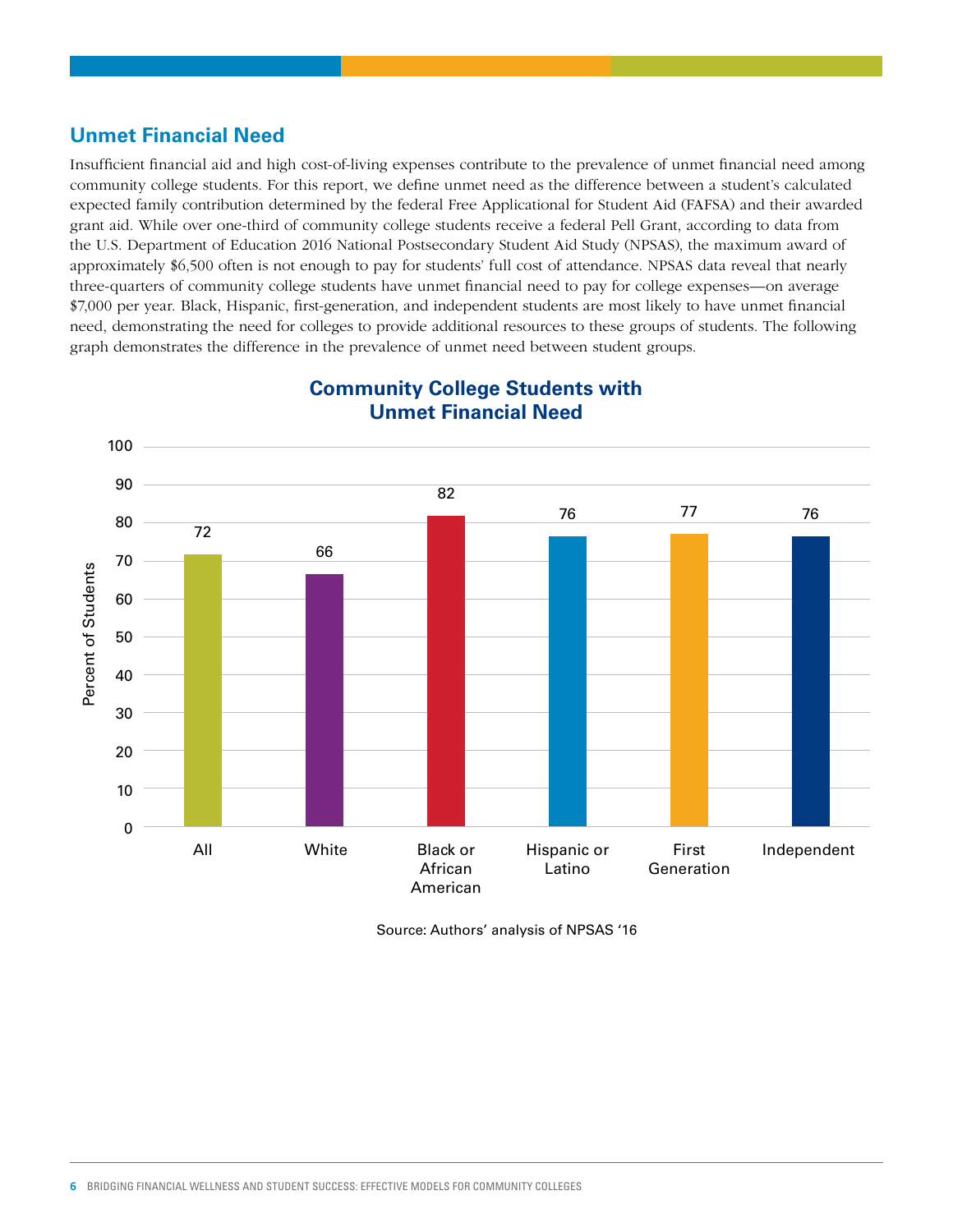# **FINANCIAL AID INTERVENTIONS**

Community college students rely on federal and state financial aid programs to pay for their college expenses; however, colleges also play a role in implementing campus-based financial aid interventions to support students, especially in times of emergencies. Here, we present three different financial aid interventions that colleges can implement to support students ability to pay for college and better understand available resources—and ultimately support their persistence through college toward earning their degree.

#### **Emergency Aid**

Emergency aid is comprised of resources that colleges provide to students in times of emergency or unexpected need. According to the National Association of Student Personnel Administrators, colleges typically offer emergency aid in the form of grants, loans, vouchers for campus services, and access to food pantries.13 By providing emergency aid, colleges can act quickly to support students facing financial challenges—such as a medical bill, housing costs, or transportation needs—that is standing in their way of paying for tuition or being able to continue attending courses.

#### **Institutional Balance Forgiveness**

Paying off institutional balances, or institutional debts, is a common barrier faced by students as they attempt to persist through college. Community colleges across the country have implemented balance-forgiveness programs to support students who are in good academic standing, but who owe money to the college, such as for a past-due tuition or fee payment, that prevents them from enrolling in future courses. By forgiving balances, colleges can help students remain enrolled in college or support re-enrollment after students stop out.<sup>14</sup>

#### **Improved Financial Aid Information**

College financial aid is a complex system of grant, scholarship, and loan programs provided by the federal and state governments, colleges, and private organizations. In addition to being a complex system, students frequently face challenges to finding clear and consistent information about the financial resources available to them. Researchers from New America, a think tank and advocacy organization, and uAspire, a national nonprofit seeking to improve financial aid information for students, conducted a study to examine one way that many students first receive financial aid information: award letters. Their national study found that award letters often contained confusing jargon, failed to differentiate between grants and loans, and omitted a clear calculation of students' costs of attendance.15 These findings demonstrate the need for colleges to provide students with clear information about available resources and increase access to financial counseling services that support students decisions about their financial responsibilities and goals.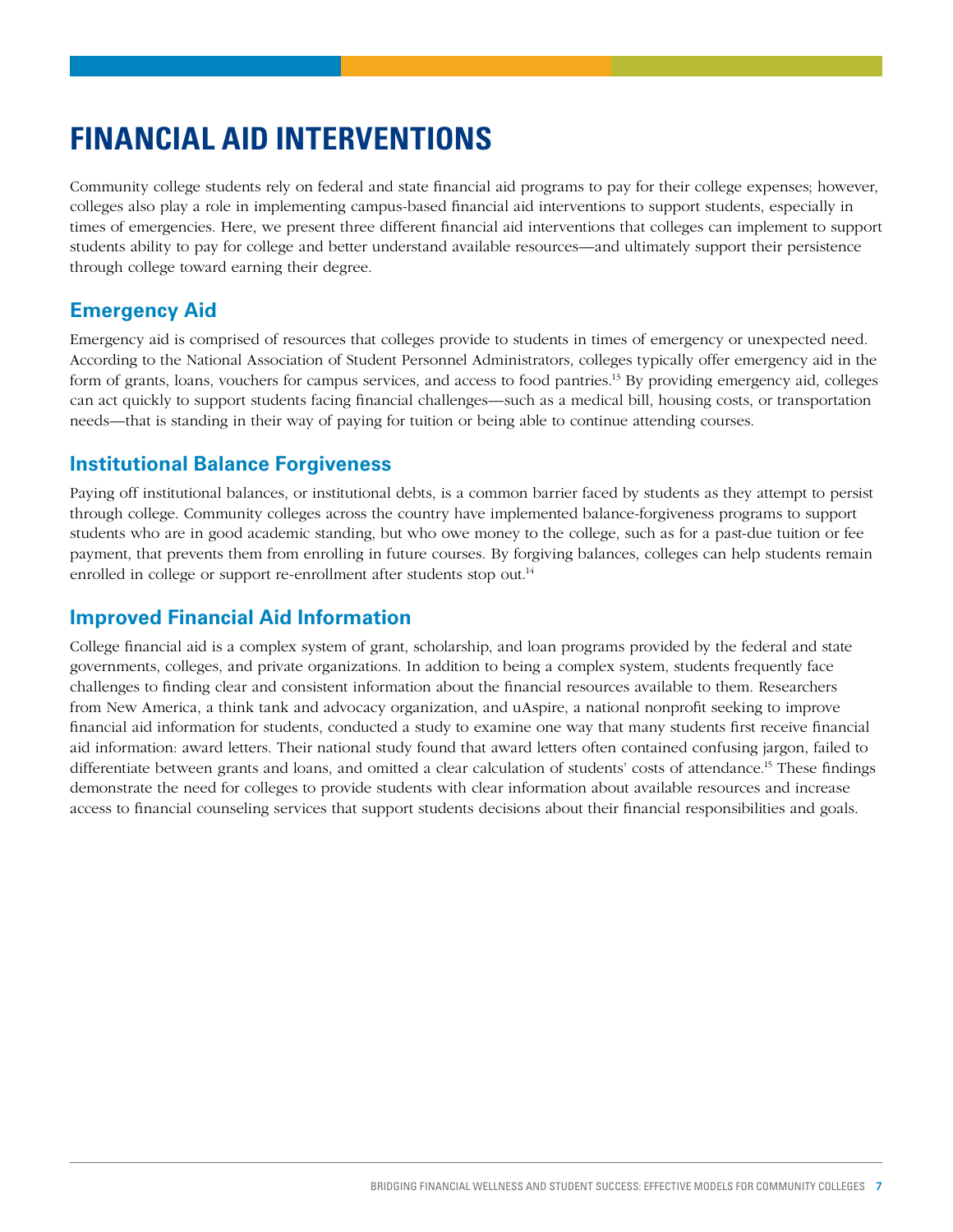## **FRAMEWORKS FOR FINANCIAL EDUCATION**

Financial literacy can be a critical topic for students seeking to navigate the complex nature of college financing and personal expenses. To be sure, financial literacy skills are not a replacement for financial aid resources that improve college affordability. However, combined with sufficient aid, financial literacy skills can empower students to make complex financial decisions associated with attending college. For most students, these decisions include how to pay for tuition, fees, and living expenses—such as through the combination of aid and money earned from work. For many adult learners attending community college, these decisions also include how to pay for necessities such as childcare and other family expenses.

To support colleges in preparing students for financial decision -making, the U.S. Financial Literacy and Education Commission (FLEC) has developed best practices for teaching financial literacy and providing financial aid information. This commission was established in 2003 and is led by the U.S. Treasury Department and includes representatives from federal agencies, including the U.S. Department of Education and the White House Domestic Policy Council. In 2019, FLEC issued a report<sup>16</sup> that details five financial literacy best practices for higher education institutions, including to:

- 1. Provide clear, timely, and customized information to inform student borrowing;
- 2. Effectively engage students in financial literacy and education;
- 3. Use data to target different student populations;
- 4. Communicate the importance of graduation and major on the repayment of student loans; and
- 5. Prepare students for financial obligations upon graduation.

A central theme of FLEC's recommendations is the connection between students' financial and academic successes. While pursuing their educations, students' abilities to access and clearly understand their financial aid can improve their abilities to complete their degrees in a timely manner. Ultimately, timely completion positively impacts a student's ability to earn higher wages and successfully repay student loans.17 FLEC's recommendation is supported by prior ACCT research, which has found that students who do not complete their degrees are most likely to default on loan repayment.<sup>18</sup>

In addition to the FLEC recommendations, the U.S. Consumer Financial Protection Bureau (CFPB) has developed principles for effective financial education.19 These principles are not specific to higher education institutions, yet they can help inform how colleges work to ensure students' financial well-being. The five CFPB principles are as follows:

- 1. Know the individuals and families to be served;
- 2. Provide actionable, relevant, and timely information;
- 3. Improve key financial skills;
- 4. Build on motivation; and
- 5. Make it easy to make good decisions and follow through.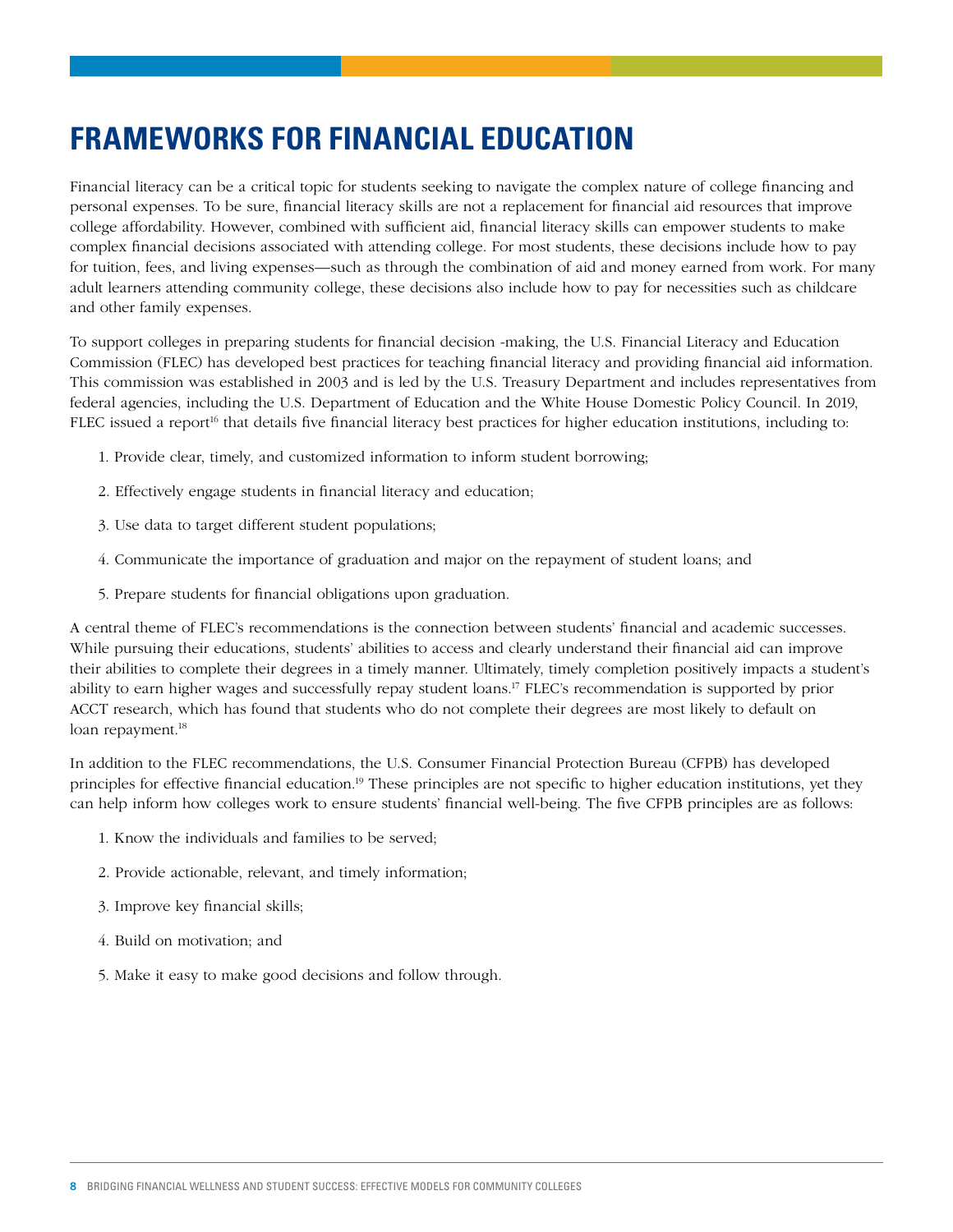According the CFPB, the goal of adhering to these principles is to support people's financial well-being in such a way that they can enjoy both "financial security and financial freedom" in the present and future. Unfortunately, many college students are unable to achieve this level of financial well-being. As described in the previous sections, many community college students face large unmet need to pay for academic and living expenses and have not been exposed to basic financial literacy knowledge.

Researchers from the Center for Community College Student Engagement (CCCSE) at the University of Texas used national data on students' financial needs and their comfortability with financial management to develop a guide for community colleges to implement financial education on campus. According to the data from the center's 2016 student financial health survey, over 80% felt they had the skills and knowledge to manage their personal finances; however, students' budgeting and financial planning practices varied widely. Furthermore, over a quarter of respondents felt they need more information from their colleges about financial assistance.20 The difference between students' assessments of their financial knowledge and their actual practices could be an indicator that students do not have enough financial resources and highlights the needs for colleges to thoroughly assess students' knowledge and practices in order to design successful financial interventions. Based on the survey, CCCSE researchers recommend that colleges develop financial education programs using data on students' financial needs and understanding of financial management; training faculty and staff to provide supports; partnering with community organizations; connecting with students through outreach efforts; and incorporating financial education in academic course curriculum.21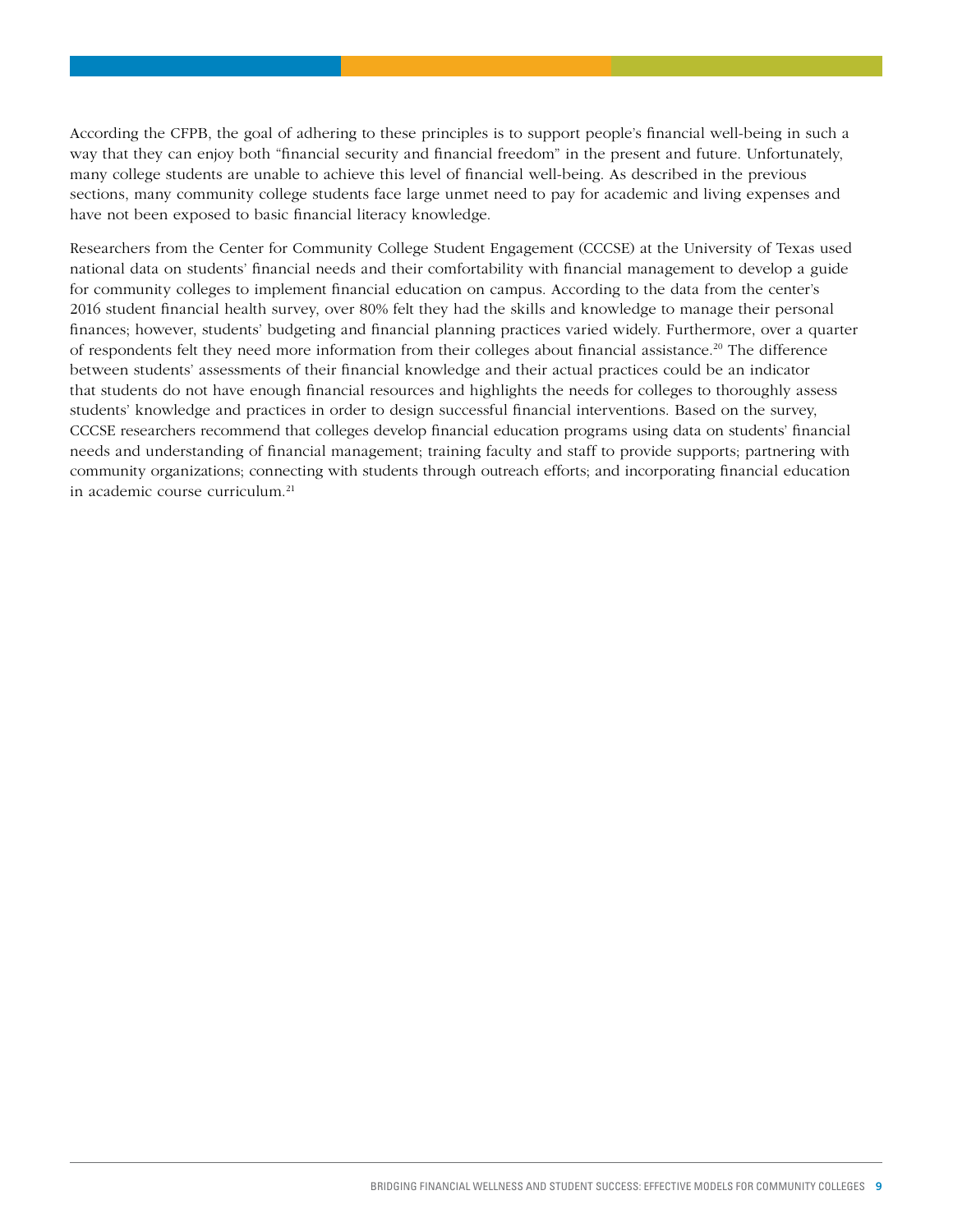# **STUDENTS' FINANCIAL KNOWLEDGE**

For colleges to implement successful financial education programs, it is important to understand students' existing levels of financial knowledge. For example, students who enter college directly from high school without prior exposure to financial education may need to learn financial management basics, such as budgeting and saving. Most students who enter college directly from high school are unlikely to have participated in a formal financial education course. According to a survey by the Council for Economic Education, as of 2020, only 21 states require students to take a personal finance course.22 Despite the lack of financial education in high schools, older students are likely to gain financial management skills through personal life experiences and are more likely to benefit from supports that address complex financial situations, such as managing family finances while attending college.

Nationally, college students demonstrate relatively low levels of financial literacy, highlighting the need for additional education and resources to be made available on campuses. The need is especially high for community college students, who demonstrate lower levels of financial literacy than peers from other higher education sectors. As part of the 2016 NPSAS survey, students were asked three questions on financial literacy concepts of inflation, savings, and risk diversification. Only 25% of community college students answered all three questions correctly, compared to 32% of students attending public four-year colleges and 33% of students attending private four-year colleges. Students attending for-profit colleges were the only group of students to answer fewer questions correctly.<sup>23</sup>

![](_page_11_Figure_3.jpeg)

#### **Students' Understanding of Financial Literacy Concepts: Sector Comparison**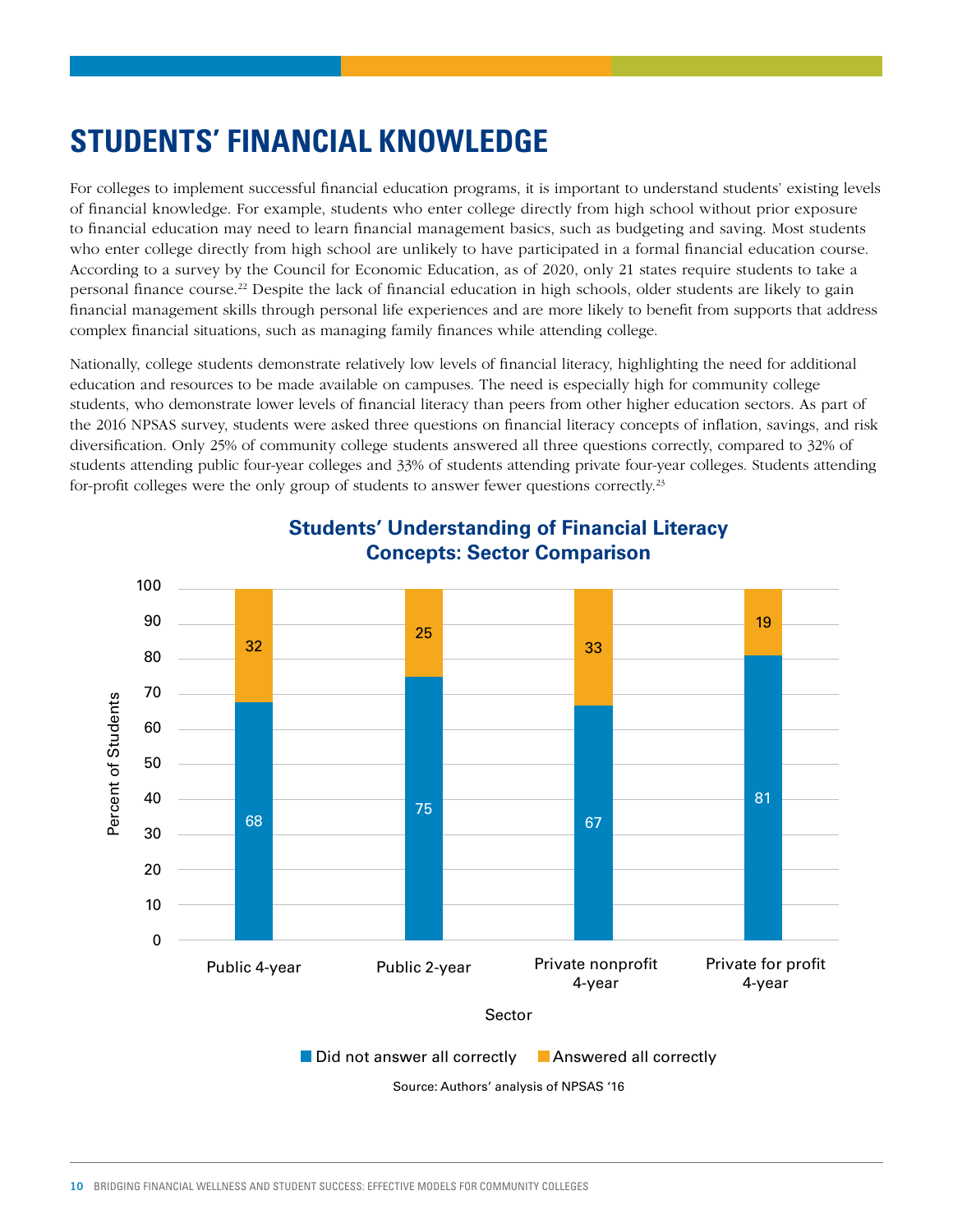Data from the same survey also indicate varying levels of financial literacy among different demographic groups of community college students, notably by income and dependency status. Only 21% of low-income community college students answered all three questions correctly, compared to 34% of high-income students. One explanation for this difference may be students' financial constraints to participate in financial education courses prior to attending college, especially if not offered through the K-12 education system. According to NPSAS data, independent community college students (29% answered correctly) demonstrate higher levels of financial literacy compared to their dependent peers (19% answered correctly), likely because they have gained financial literacy skills through life experiences. These differences highlight the need for colleges to tailor financial education based on their student populations.

![](_page_12_Figure_1.jpeg)

#### **Students' Understanding of Financial Literacy Concepts: Community College Students**

Source: Authors' analysis of NPSAS '16

#### **Students' Understanding of Financial Literacy Concepts: Community College Students**

![](_page_12_Figure_5.jpeg)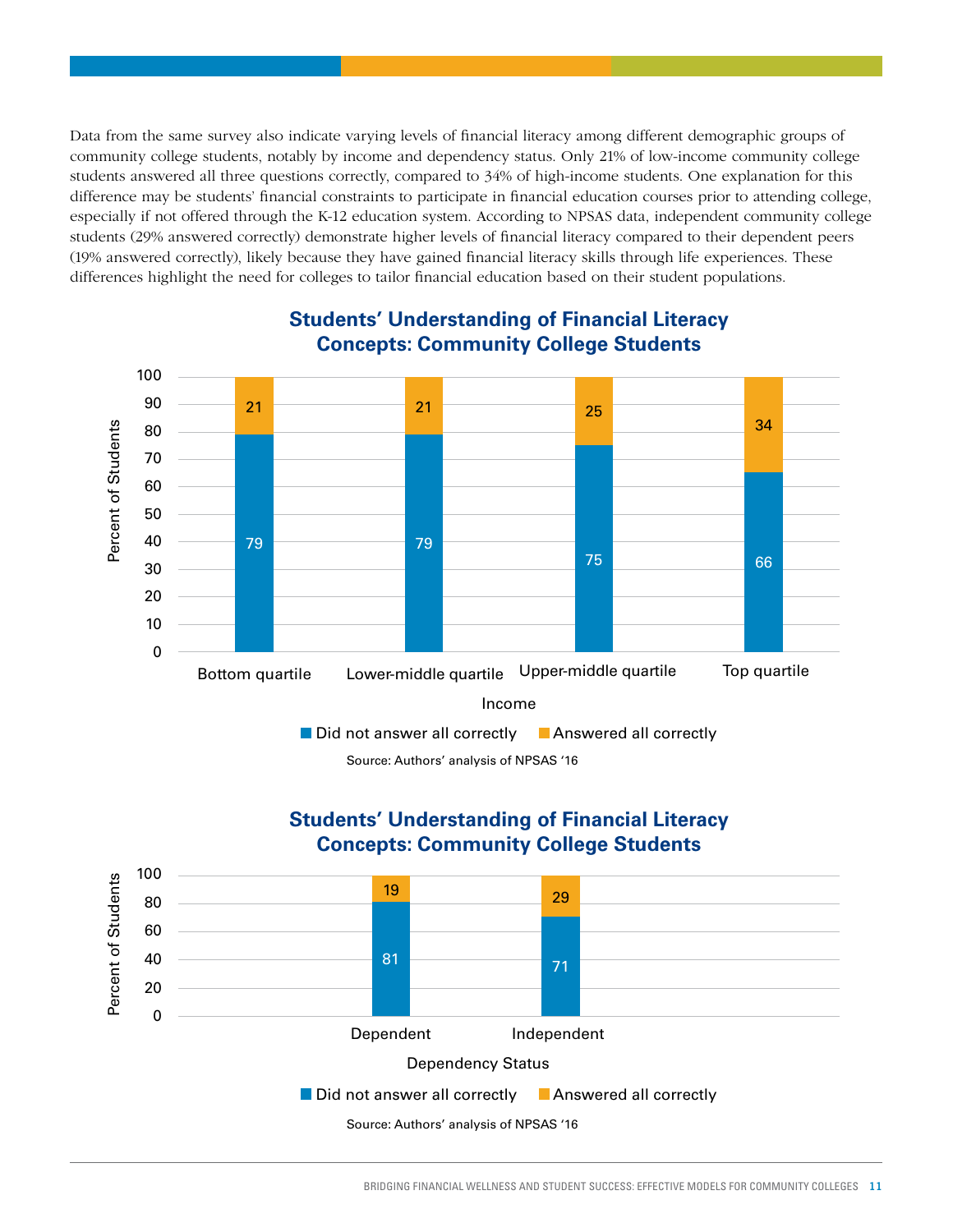In addition to general financial literacy concepts, students participating in the 2016 NPSAS survey were also asked questions to assess their respective levels of student loan literacy. The questions assessed students' knowledge of the consequences of unpaid debt, including negative credit history reporting, wage garnishment, and tax and Social Security benefit garnishment. Students demonstrated higher levels of loan literacy compared to general financial literacy. Across most higher education sectors, including public 2-year colleges, approximately 40% of students answered all three questions correctly.<sup>24</sup>

![](_page_13_Figure_1.jpeg)

#### **Students' Understanding of Loan Literacy Concepts: Sector Comparison**

Source: Authors' analysis of NPSAS '16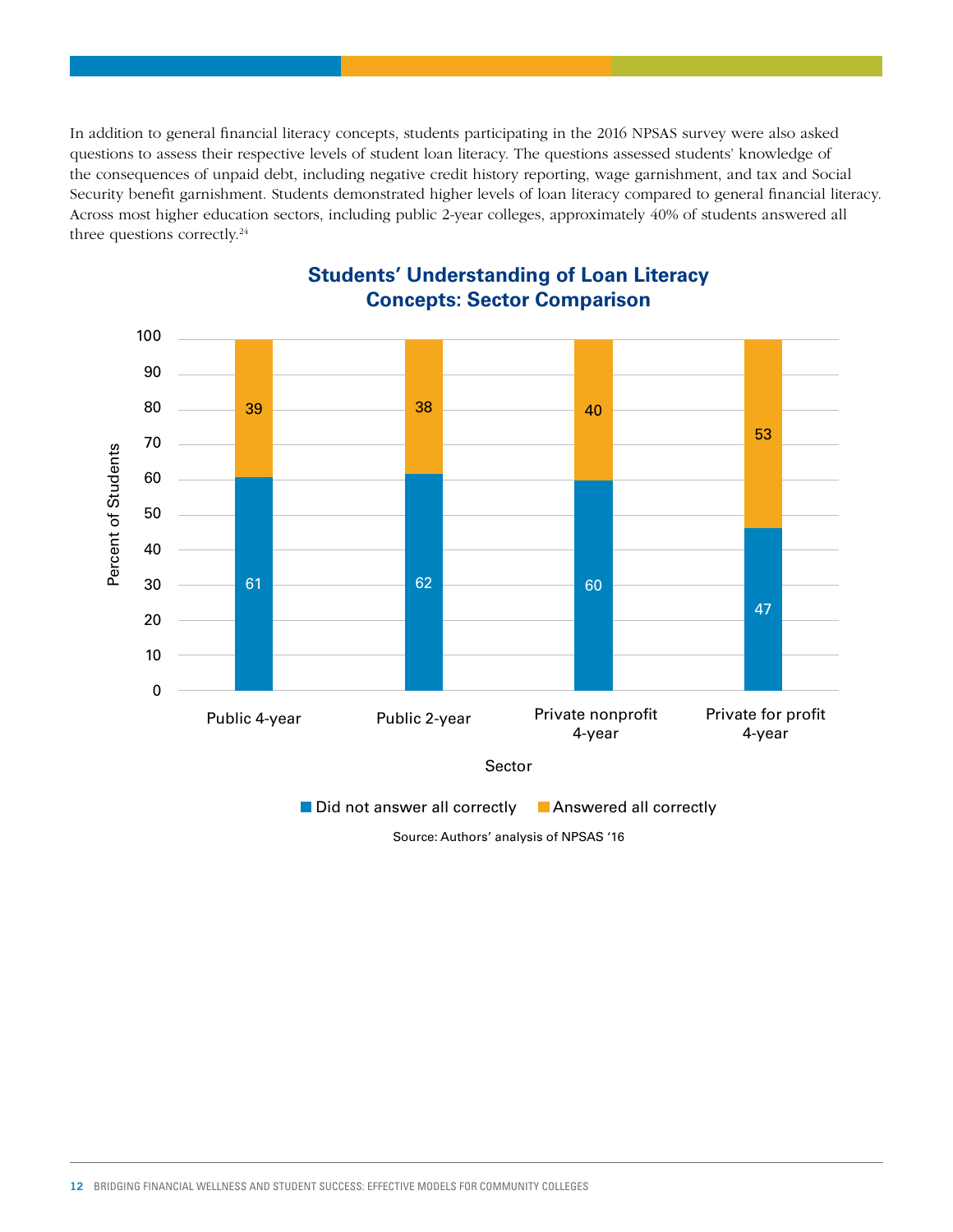# **COLLEGES' ROLE IN BRIDGING FINANCIAL WELLNESS AND STUDENT SUCCESS**

Colleges play a significant role in helping students access and manage financial resources. As described in the prior sections of this report, access to adequate financial aid is a determinant of students' abilities to persist through college and complete their degrees. Financial education is important to help students better understand financial resources; however, education alone is not enough to support students' academic successes. One initiative designed to provide both financial education and resources is the Guardian Money Management for Life (MMFL) program.

Guardian started the MMFL program in 2013 by partnering with community colleges across the country to offer a free, creditbearing personal finance course. The course focuses on introducing students to basic financial management topics such as budgeting, tax filing, and setting financial goals. Since its creation, the MMFL program has expanded to encompass a holistic financial wellness model. Partner colleges have expanded services to include personal financial and career coaching, referrals to community-based organizations, and financial aid interventions—in particular, balance forgiveness. As next steps, several colleges are planning or expanding one-stop financial empowerment services, where students receive resources for financial education, aid, and career development.25

Students in the MMFL course complete a self-assessment survey of their understanding of personal finances before and after participating. We analyzed the survey data of community college students who participated in the course from 2015 through 2019.<sup>26</sup> We found that approximately 75% of students who completed a post-survey indicated they were much better prepared to manage their personal finances as a result of taking the course. Students rated their understandings of financial management on a scale of  $0 - 10$ , with 0 indicating no understanding and 10 indicating full understanding. We found that, on average, students rated their personal understanding 2.7 points higher after completing the course. This trend was seen consistently among each cohort of participating students. The following graph provides data for each year of participating students.

![](_page_14_Figure_4.jpeg)

#### **Money Management for Life Students' Understanding of Personal Finance**

Source: Authors' analysis of MMFL Cumulative Survey Data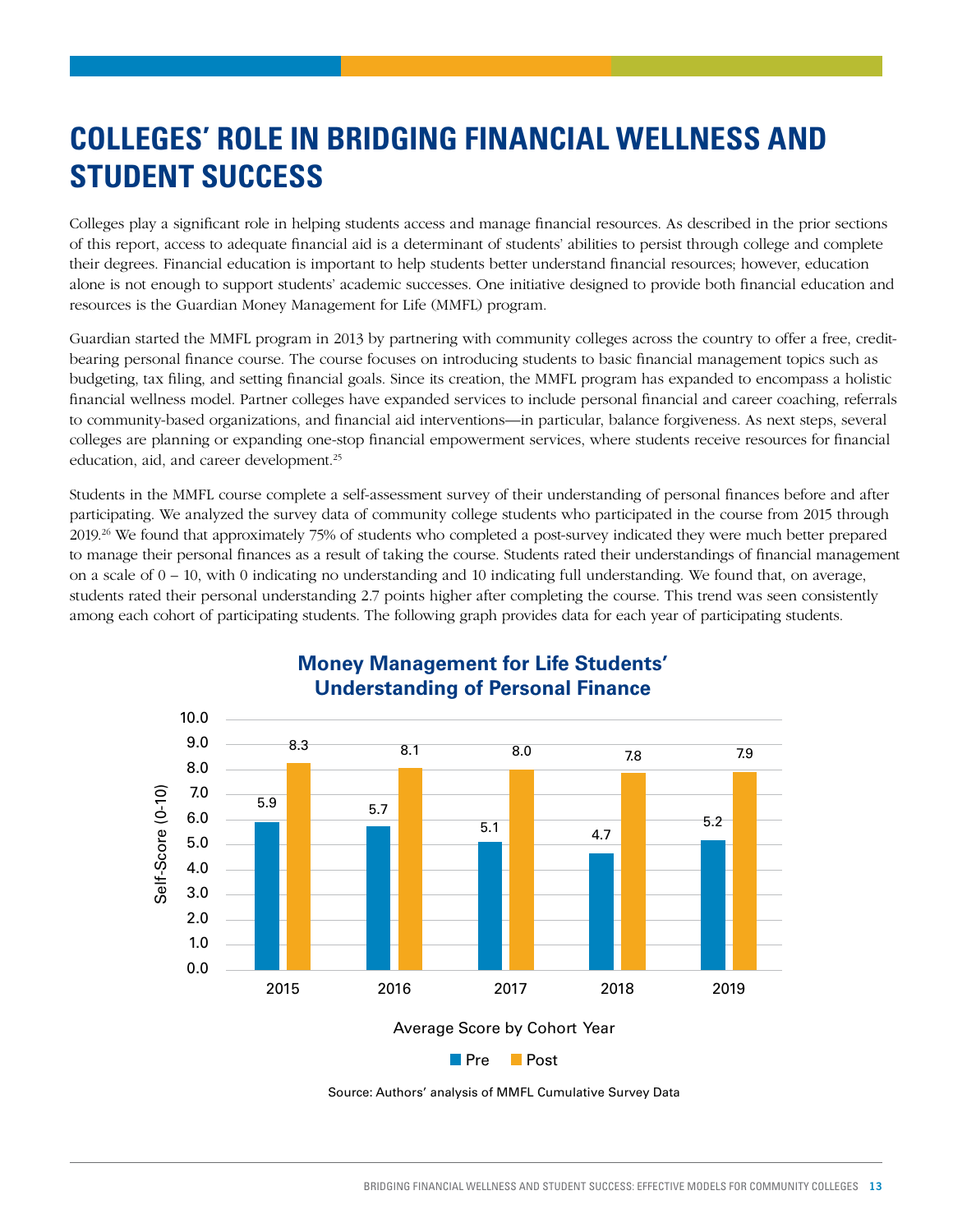Educating students on personal finances is one tool colleges can use to support students in managing the complex financial obligations associated with attending and succeeding in college. Beyond education, colleges also serve a critical role in providing students with financial resources and support services. We interviewed representatives from three community colleges that implement the MMFL program to find out how each institution can bridge students' financial wellness to academic success. The following section includes profiles of MMFL programs at the University of the District of Columbia Community College, Berkshire Community College, and Capital Community College. These colleges were chosen because of their success in expanding the MMFL personal finance course into a broader student success initiative that connects students to campus and community resources.

#### **University of the District of Columbia**

For the University of the District of Columbia Community College (UDC-CC) in Washington, D.C., the issue of financial literacy became a priority in a response to research showing the widening income and wealth gaps between White and Black Americans. For example, research by the National Urban League shows that Black Americans are approximately 50% economically less well-off than White Americans.<sup>27</sup> Racial economic inequality is particularly stark in Washington, D.C., where the median wealth among White households is 80 times higher than it is among Black households.<sup>28</sup> Recognizing the need to support the financial well-being of UDC-CC's predominately Black student population, college leaders sought to partner with Guardian and bring the MMFL program to campus in 2015. To learn more about the MMFL program at UDC-CC, we spoke with Scott King, associate professor and director of the division of business and education, and Albert Pearsall, assistant professor of business.<sup>29</sup>

The MMFL program at UDC-CC focuses on financial goal setting, saving, investing, managing debt, and retirement, among other topics. As part of the course, students create their own financial plans and have opportunities to meet visiting speakers from nearby federal government agencies that deal with the economy, such as the U.S. Securities and Exchange Commission. King and Pearsall have integrated other experiential learning opportunities into the course. These opportunities have included trips to the Federal Reserve in Richmond, Virginia, to Guardian headquarters in New York City, and to historic sites related to Black Americans' roles in finances, including the home of businesswoman Maggie Walker. Based on initial success of the program, starting in 2017, the college began to require the class for all business students and expanded the course as an elective available to all other UDC-CC students.

Through teaching the course, Pearsall witnessed that many students had limited backgrounds in financial education. This challenge promoted King and Pearsall to seek partnerships with local D.C. financial agencies and K-12 schools to improve financial knowledge among UDC's pipeline of students and to support more individuals throughout the city. As of 2019, UDC-CC partners with five high schools and has plans to expand to 30 schools within the next three years. Furthermore, Pearsall serves as co-chair of the student committee of the D.C. Financial Literacy Council, which seeks to improve financial literacy among all D.C. residents.

King and Pearsall expressed how the UDC financial education course can be a foundation of academic and career success for participating students. We analyzed institutional data of participating students and found that the cohorts from 2015 through 2019 had an average GPA of 2.7 and had completed 80% of their attempted credits. For the UDC-CC cohort of MMFL students, outcomes were similar for those who received financial aid compared to those who did not. One explanation for this may be that a large share of the participating students at UDC-CC are dually enrolled through their high schools, and therefore do not face the same financial circumstances as adult college students who link their abilities to access aid to their academic successes. Beyond quantitative metrics, King and Pearsall explain that many students in the course demonstrate academic engagement through their interest in pursuing further education by transferring to a four-year university and pursing graduate education. Many participating students also demonstrate engagement by taking early steps to plan for their future careers.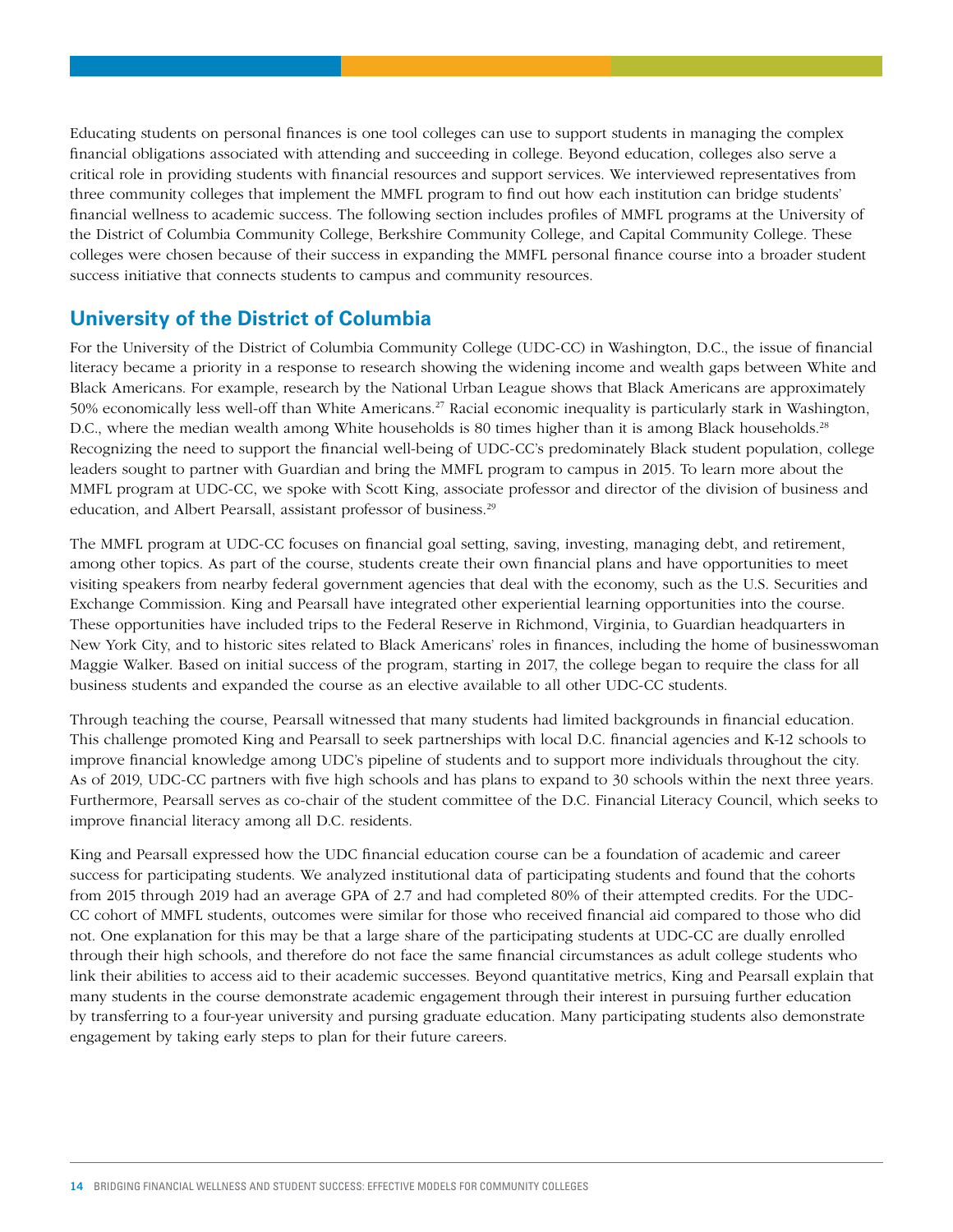Going forward, King and Pearsall are working on expanding supports to students by bringing a financial empowerment center on campus which will leverage partnerships with D.C. government agencies, non-profit organizations, and the private sector. The financial empowerment center would go beyond the current financial education course by supporting students with personal finance, development of entrepreneurship, and career education. They are also working with the college's student success office to implement new financial interventions to support students' degree completion, such as balance forgiveness for students at risk of stopping out. With these new programs, King and Pearsall hope to make financial wellness a greater part of UDC-CC's overall student support culture.

#### **Outcomes for UDC-CC MMFL Students**

|                                                              | ALL PARTICIPATING STUDENTS | <b>RECEIVED ANY FINANCIAL AID</b> |
|--------------------------------------------------------------|----------------------------|-----------------------------------|
| Average GPA                                                  | 2.7                        | 2.7                               |
| <b>Average Percent of Credits</b><br>Completed vs. Attempted | 80%                        | 81%                               |

#### **Berkshire Community College**

At Berkshire Community College (BCC), located in Berkshire County, Massachusetts, nearly 70% of students receive federal Pell Grants. Among those students, about half have a zero expected family contribution, which means a student and their family has no ability to pay for college expenses based on the FAFSA needs assessment. For these students, access to financial aid and other financial resources can be the difference between their academic success and stopping out or dropping out. Furthermore, BCC serves a key role in providing community services as the only community college in Berkshire County, a predominately low-income area. Recognizing the great financial need among their student body and the broader community led BCC to expand their financial education and support services on campus, including by partnering with Guardian and starting an MMFL program. To learn about the MMFL program at BCC, we spoke with Nancy Stoll, special program coordinator for financial literacy, and Adam Klepetar, vice president for student affairs and enrollment management.<sup>30</sup>

Through their partnership with Guardian, BCC offers academic supports through a personal finance class and finance forums that are free and open to students and members of the community. The course and the forums focus on financial topics that include basics of setting financial goals and budgeting; investing and building savings; and maintaining good credit. The course is offered in a traditional on-campus format as well as online, in local high schools, and at a BCC satellite campus. Approximately 40 students take the course each semester and enrollment is diverse, including recent high school graduates who are being exposed to many of these topics for the first time and older students seeking to build their financial capabilities.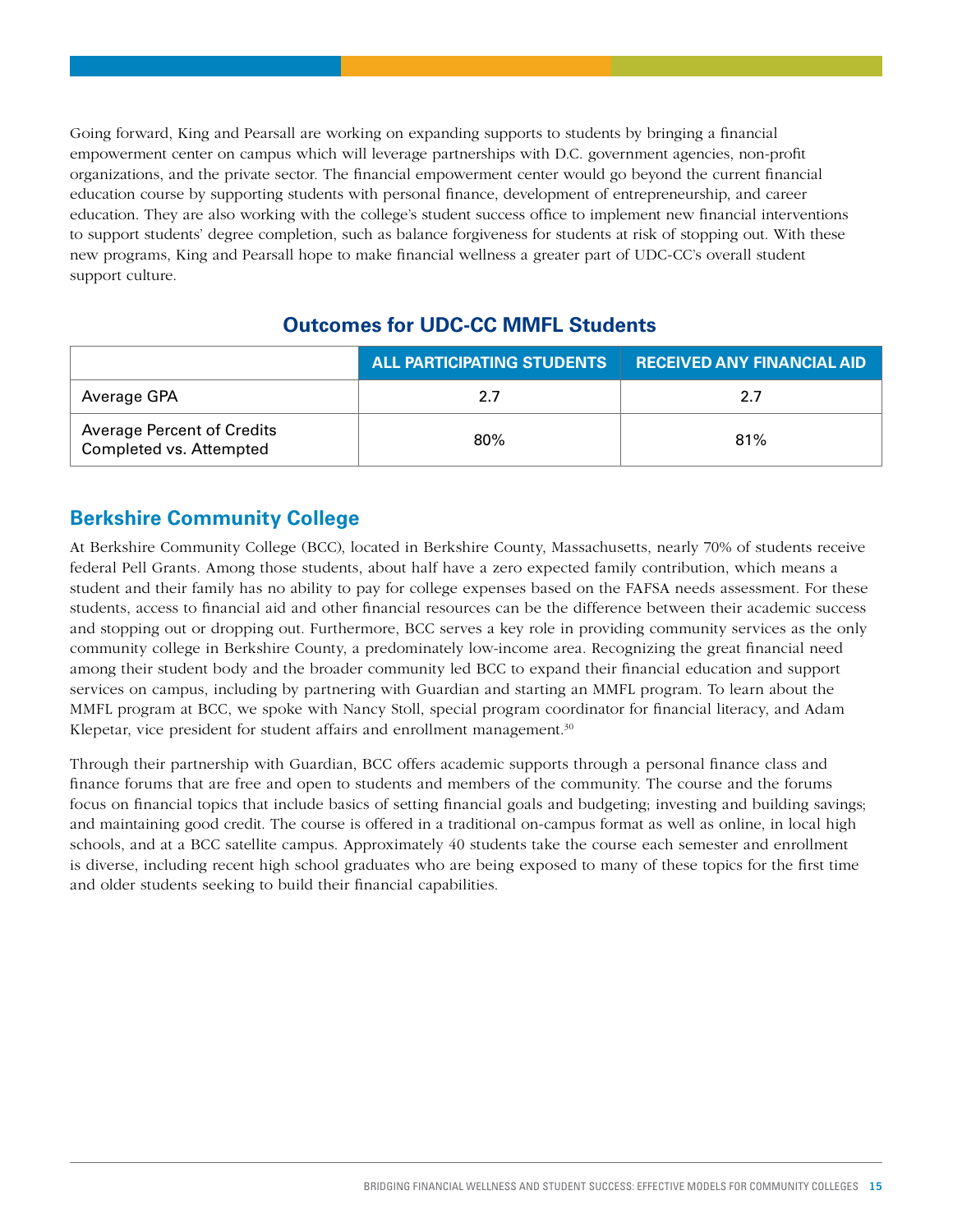Over time, the MMLF program has expanded to offer several non-academic supports to help meet students' financial needs. One new initiative is a balance forgiveness program that provides scholarships to students who are at risk of not completing their degrees due to challenges that prevent them from paying off an outstanding bill to the college. All students who receive balance forgiveness are also strongly recommended to enroll in the personal finance course and one-on-one coaching. At the outset of the balance forgiveness program, Stoll and Klepetar were surprised to learn that students' interest in receiving balance forgiveness was lower than expected. In response, they re-evaluated requirements of the scholarship that were possibly restricting students from participating, such as enrolling full-time and paying half of the debt out of pocket. Since relaxing these requirements, the college has been able to attract more students to participate and better meet their financial needs. Other non-academic supports that BCC is offering as part of their MMFL program include paid internships and financial wellness coaching to provide individualized support to students to set financial and academic goals leading to degree completion.

Stoll and Klepetar recognize that students are more likely to succeed academically when they have few financial worries and their basic needs are met. We analyzed institutional data of credit-seeking students who participated in the course from 2014 through 2019. We found that those who took the course and received a form of financial aid experienced the greatest levels of academic success. Notably, students who received aid had a 75% retention rate in comparison to 51% among all participating students. Though only a small number of students received balance forgiveness in this timeframe, these students experienced the highest rate among the cohort, at 92%. Below is further comparison of academic success indicators for participating students.

Moving forward, BCC is expanding their efforts to offer holistic financial empowerment services. One step is by partnering with nearby colleges and non-profit organizations to collectively address students' financial needs at the community college, the four-year universities, and within their place in the community. Furthermore, BCC is in the early stages of developing an on-campus financial empowerment center. Ultimately, the goal is for the center to serve as a one-stop center for meeting students' financial needs. Stoll and Klepetar describe these services as both financial crisis prevention and proactive planning, both of which are key to supporting students' financial wellness and their academic success.

|                                                                 | <b>ALL PARTICIPATING</b><br><b>STUDENTS</b> | <b>RECEIVED ANY</b><br><b>FINANCIAL AID</b> | <b>RECEIVED BALANCE</b><br><b>FORGIVENESS</b> |
|-----------------------------------------------------------------|---------------------------------------------|---------------------------------------------|-----------------------------------------------|
| Average GPA                                                     | 2.8                                         | 2.8                                         | 3.0                                           |
| <b>Retention Rate</b>                                           | 51%                                         | 75%                                         | 92%                                           |
| Average Percent of<br><b>Credits Completed</b><br>vs. Attempted | 80%                                         | 81%                                         | 80%                                           |

#### **Outcomes for BCC MMFL Students**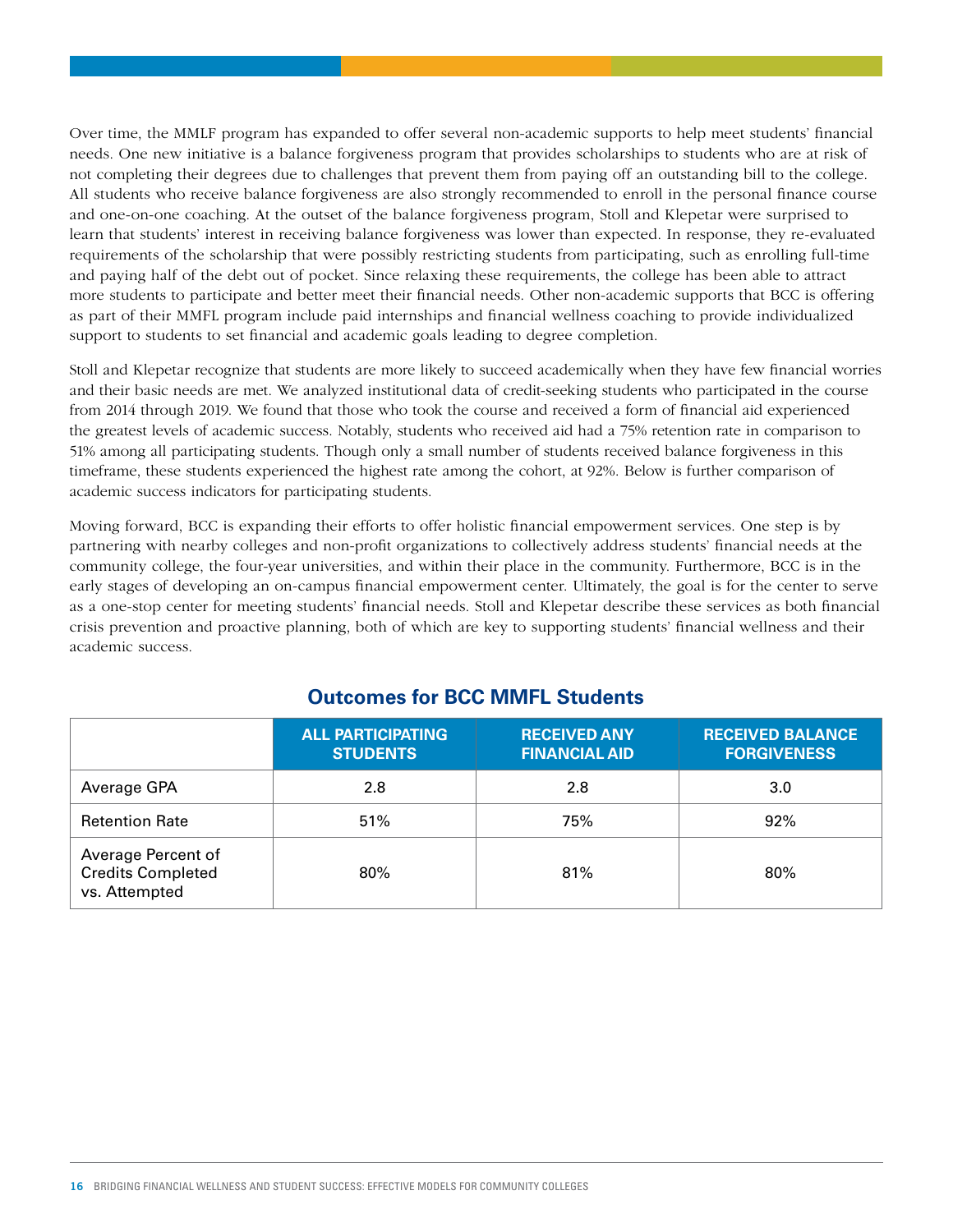#### **Capital Community College**

Capital Community College (CCC), in Hartford, Connecticut, serves a large population of non-traditional students with financial needs beyond their tuition and individual living expenses. Many of these students face challenges to paying for expenses such as childcare, transportation, and food and housing for their families. These student challenges led CCC to expand their financial supports and education programs, including by starting a MMFL personal finance course in 2013, which has since evolved to offer holistic financial supports. To learn about the MMFL program at CCC, we spoke with Hannah Gregory, program coordinator for the FIRST Center.<sup>31</sup>

The three-credit personal finance course is free of charge for students. The course teaches fundamentals of financial literacy including budgeting, filing taxes, building credit, and banking. Beyond the fundamentals, the course teaches topics of relevance for older, non-traditional students, such as long-term savings and investing. Students enrolled in the course also have an opportunity to learn from financial professionals, including representatives from Guardian. Though the course is not required for students, it can count toward degree completion. One challenge that CCC is addressing is how to better incorporate the course into a guided-pathways model so students are encouraged to take the personal finance course without accumulating unnecessary credits.

To better ensure that students' participation in the personal finance course is linked to their overall college success, Gregory eventually would like to implement a system to track the outcomes of students who have enrolled and completed the course. One challenge is that the course tends to attract students who are already high-achieving and more likely to be persisting toward degree completion. CCC currently requires that MMFL students have an approximately 2.8 GPA to participate. We analyzed institutional data of credit-seeking students who participated in the course from 2013 through 2019. We found that the retention rate among this cohort was 73%. Students who participated in the course and received financial aid had a much higher retention rate of 88%, which may be an indicator of the benefits of a holistic services approach to financial education and aid.

Over time, Gregory has led the effort to evolve the MMFL program from the personal finance course to an integrated services model to address students' holistic financial needs. CCC created an on-campus financial literacy center, known as the FIRST Center, which offers services and resources including financial literacy workshops, coaching, tax filing assistance, and a library of financial literacy materials. The center helps connect students to community-based services and offering workshops by partnering with organizations including through the United Way, the Village for Families & Children, Center for Urban Research, Education & Training, the Connecticut Women's Education and Legal Fund, and Hartford Community Loan Fund. A major effort is the Volunteer Income Tax Assistance program which serves about 300-400 households and results in \$1 million in tax refunds for Hartford families per tax season.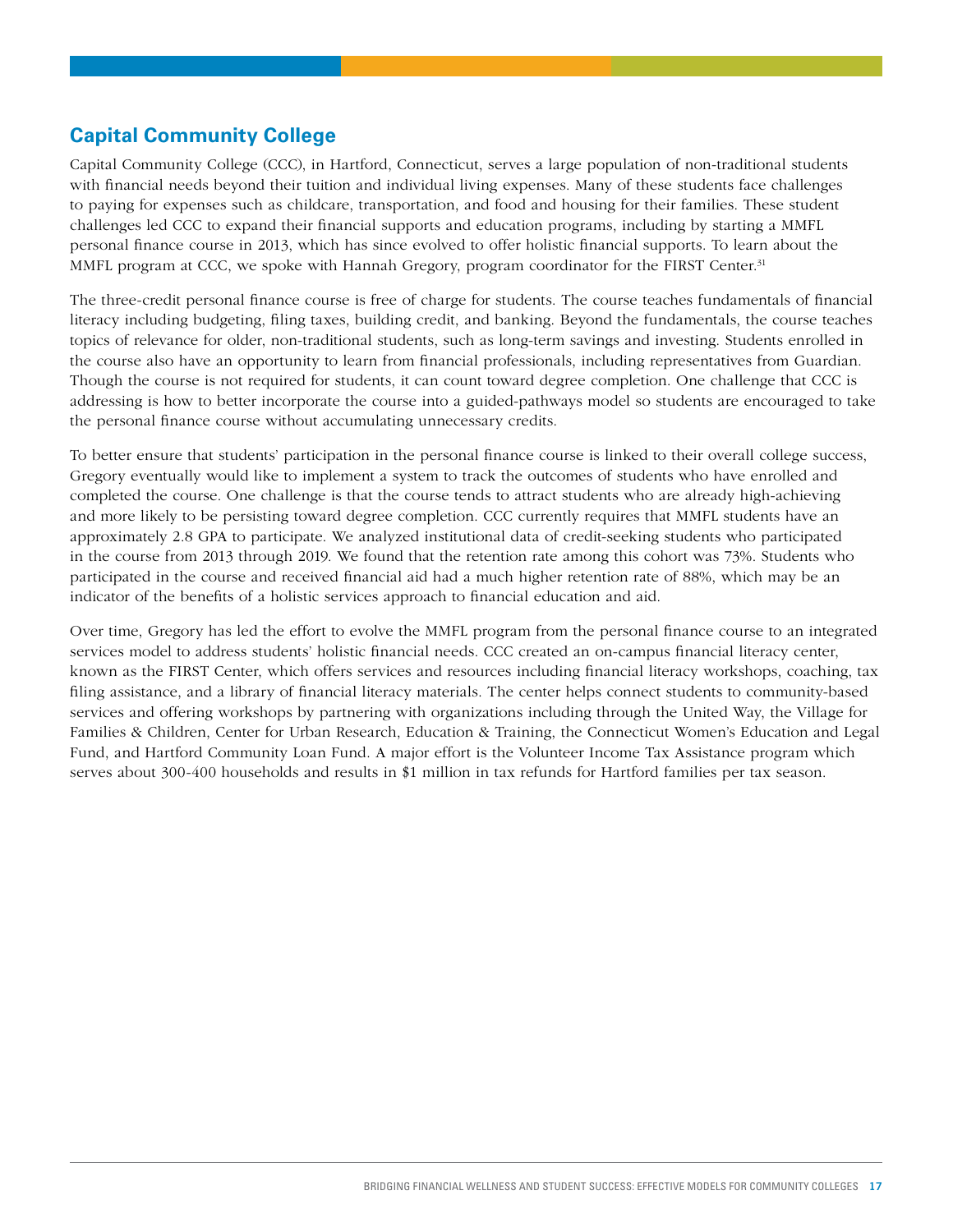The center has also placed an emphasis on workforce development and went through a restructuring to merge with the college-wide career services department. Gregory explained that this shift allowed the center not only to assess students for services such as budget coaching, but also to offer wrap-around services to improve students' career readiness. One way the FIRST Center helps support students' career successes is by connecting them to paid internships and apprenticeships with several large national companies based in Hartford. A goal for Gregory is to offer more "high-touch services," such as one-on-one financial coaching, which are more likely to have a positive impact for participating students, compared to group-based or passive interventions.

#### **Outcomes for CCC MMFL Students**

|                                                              | ALL PARTICIPATING STUDENTS | <b>RECEIVED ANY FINANCIAL AID</b> |
|--------------------------------------------------------------|----------------------------|-----------------------------------|
| Average GPA                                                  | 3.2                        | 3.1                               |
| <b>Retention Rate</b>                                        | 73%                        | 88%                               |
| <b>Average Percent of Credits</b><br>Completed vs. Attempted | 90%                        | 91%                               |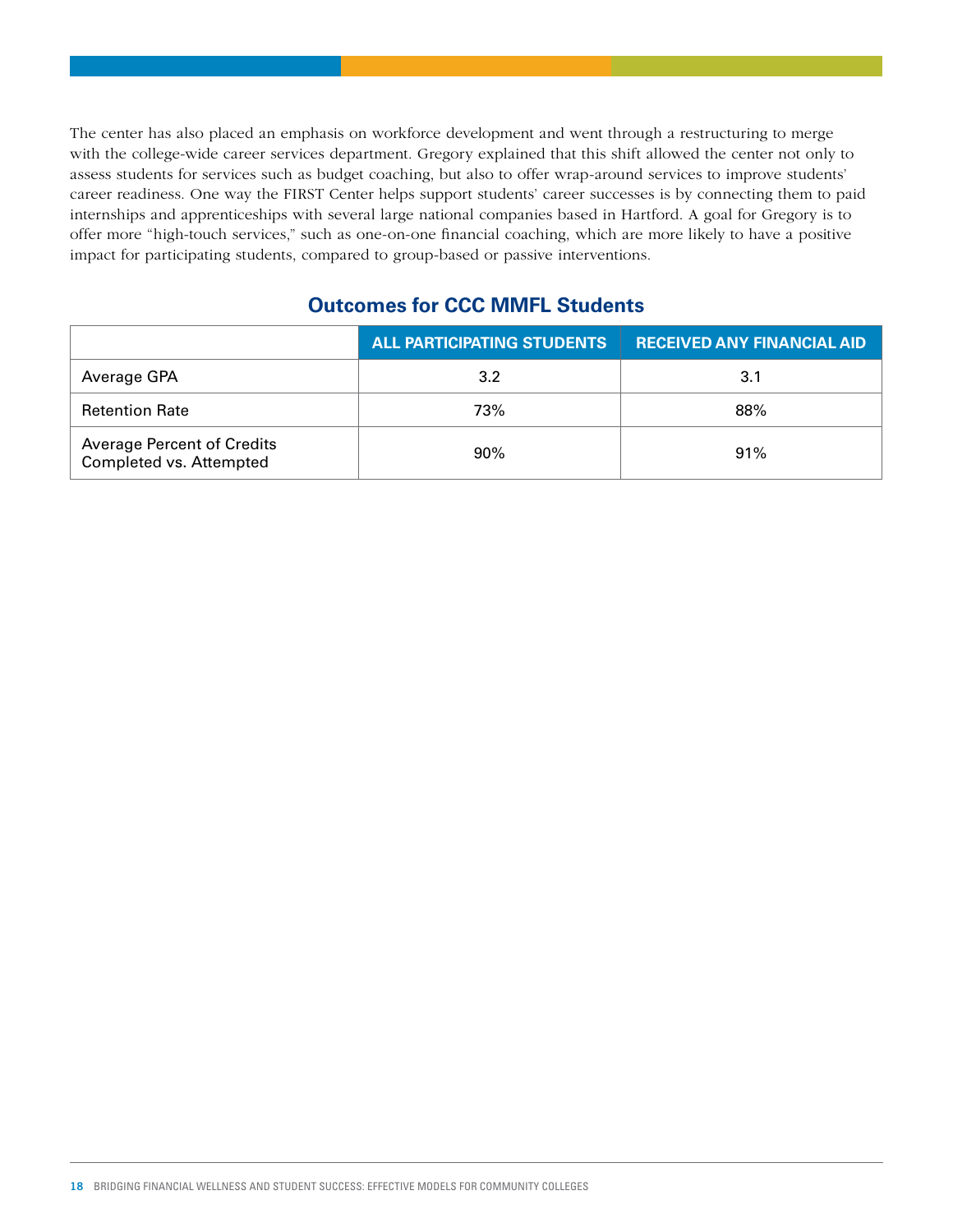# **CONCLUSION**

Students' financial wellness and literacy is key to their ability to manage the complex financial obligations they face on the way to degree completion. Students need sufficient resources to pay for tuition, living expenses, and family obligations. Throughout this report, we highlight several challenges community college students across the country face to achieving financial wellness, including unmet financial need, insufficient information on financial resources, and limited knowledge of financial literacy concepts. These challenges demonstrate the opportunity for colleges to support students' financial well-being with a combination of both financial aid and financial education.

In this report, we analyzed the outcomes of students who participated in the Guardian MMFL program. The MMFL program combines financial education and additional supports, such as financial aid and individual counseling. We found that students who participated in the MMLF personal finance course reported improved levels of understanding of personal financial management. In addition, we found that many students who participated in the course and received additional financial supports demonstrated higher levels of persistence toward degree completion.

The data and strategies in this report are intended to help colleges improve their own financial supports for students. We encourage colleges to consider a holistic approach to ensuring students' financial wellness. Financial education must be paired with financial aid resources to help students persist toward degree completion. Colleges play a critical role in ensuring students have access to resources, are provided with clear and consistent information, and are given the tools to manage their complex financial lives.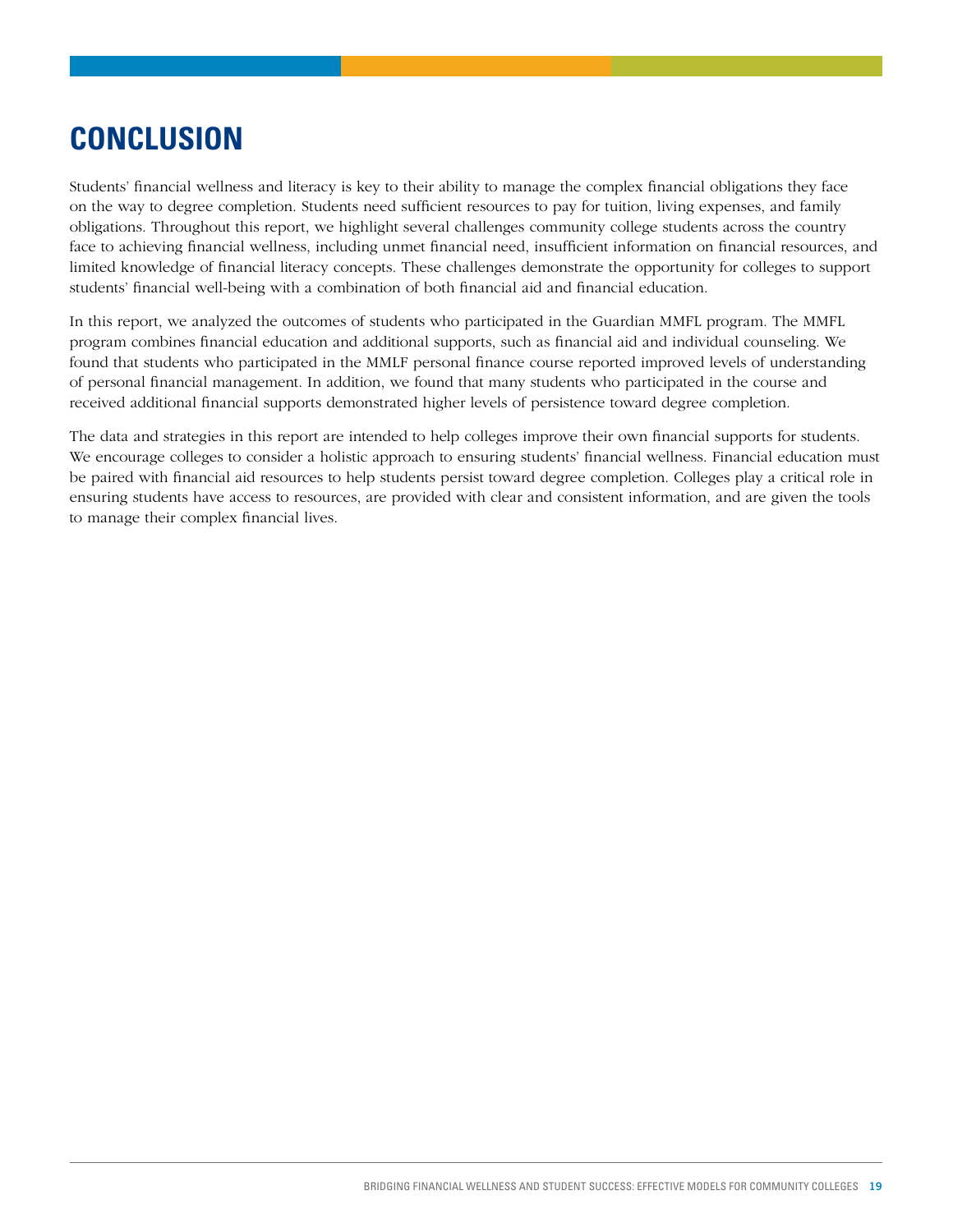# **ENDNOTES**

- 1 Ma, J., Baum, S., Pender, M., and Libassi, C. (2019). *Trends in college pricing 2019.* New York, NY: College Board. Retrieved from<https://research.collegeboard.org/trends/college-pricing>
- 2 Authors' analysis of United States Department of Education, National Center for Education Statistics, Institute of Education Sciences. National Postsecondary Student Aid Study 2016. Retrieved from https://nces.ed.gov/surveys/npsas/
- 3 United States Financial Literacy and Education Commission. (2019). *Best practices for financial literacy and education at institutions of higher education.* Washington, DC: United States Financial Literacy and Education Commission. Retrieved from [https://home.treasury.gov/policy-issues/consumer-policy/financial-literacy-and](https://home.treasury.gov/policy-issues/consumer-policy/financial-literacy-and-education-commission)[education-commission;](https://home.treasury.gov/policy-issues/consumer-policy/financial-literacy-and-education-commission) United States Consumer Financial Protection Bureau. (2017). *Effective financial education: Five principles and how to use them.* Washington, DC: United States Consumer Financial Protection Bureau. Retrieved from [https://www.consumerfinance.gov/data-research/research-reports/effective-financial-education](https://www.consumerfinance.gov/data-research/research-reports/effective-financial-education-five-principles-and-how-use-them/)[five-principles-and-how-use-them/](https://www.consumerfinance.gov/data-research/research-reports/effective-financial-education-five-principles-and-how-use-them/)
- 4 Authors' analysis of United States Department of Education, National Center for Education Statistics, Institute of Education Sciences. National Postsecondary Student Aid Study 2016. Retrieved from https://nces.ed.gov/surveys/npsas/
- 5 Porter, S.R. and Umbach, P.D. (2019). *What challenges to success do community college students face?* Raleigh, NC: Perconter, LLC. Retrieved from <https://www.risc.college/blog/new-report-community-college-student-success>
- 6 Goldrick-Rab, S. (2016). *Paying the price: College costs, financial aid, and the betrayal of the American Dream.* Chicago, IL: University of Chicago Press; See also Holzer, H. and Baum, S. (2017). *Making college work: Pathways to success beyond high school.* Washington, DC: Brookings Institution Press
- 7 Scrivener, S. et al. (2015). *Doubling graduation rates: Three-year effects of CUNY's Accelerated Study in Associate Program (ASAP) for developmental education students.* New York, NY: MDRC. Retrieved from <https://www.mdrc.org/publication/doubling-graduation-rates>
- 8 Ma, J., Baum, S., Pender, M., and Libassi, C. (2019). *Trends in college pricing 2019.* New York, NY: College Board. Retrieved from<https://research.collegeboard.org/trends/college-pricing>
- 9 Laderman, S. and Weeden, D. (2020). *State higher education finance report* 2019. Boulder, CO: State Higher Education Executive Officers Association. Retrieved from<https://sheeo.org/project/state-higher-education-finance/>
- 10 Ma, J., Baum, S., Pender, M., and Libassi, C. (2019). *Trends in college pricing 2019.* New York, NY: College Board. Retrieved from <https://research.collegeboard.org/trends/college-pricing>
- 11 Aurand, A. et al. (2019). *Out of reach.* Washington, DC: National Low Income Housing Coalition. Retrieved from <https://reports.nlihc.org/oor>
- 12 Workman, S. and Steven, J.H.. (2018). *Understanding the true cost of childcare for infants and toddlers.* Washington, DC: Center for American Progress. Retrieved from [https://www.americanprogress.org/issues/early-childhood/](https://www.americanprogress.org/issues/early-childhood/reports/2018/11/15/460970/understanding-true-cost-child-care-infants-toddlers/) [reports/2018/11/15/460970/understanding-true-cost-child-care-infants-toddlers/](https://www.americanprogress.org/issues/early-childhood/reports/2018/11/15/460970/understanding-true-cost-child-care-infants-toddlers/)
- 13 Kruger, K., Parnell, A., and Wesaw, A. (2016). *Landscape analysis of emergency aid programs.* Washington, DC: National Association of Student Personnel Administrators. Retrieved from [https://www.naspa.org/report/landscape](https://www.naspa.org/report/landscape-analysis-of-emergency-aid-programs)[analysis-of-emergency-aid-programs](https://www.naspa.org/report/landscape-analysis-of-emergency-aid-programs)
- 14 Dembicki, M. (2019, June 20). *Bringing students back through debt forgiveness.* Community College Daily. Retrieved from<https://www.ccdaily.com/2019/06/bringing-students-back-debt-forgiveness/>
- 15 <https://www.newamerica.org/education-policy/policy-papers/decoding-cost-college/>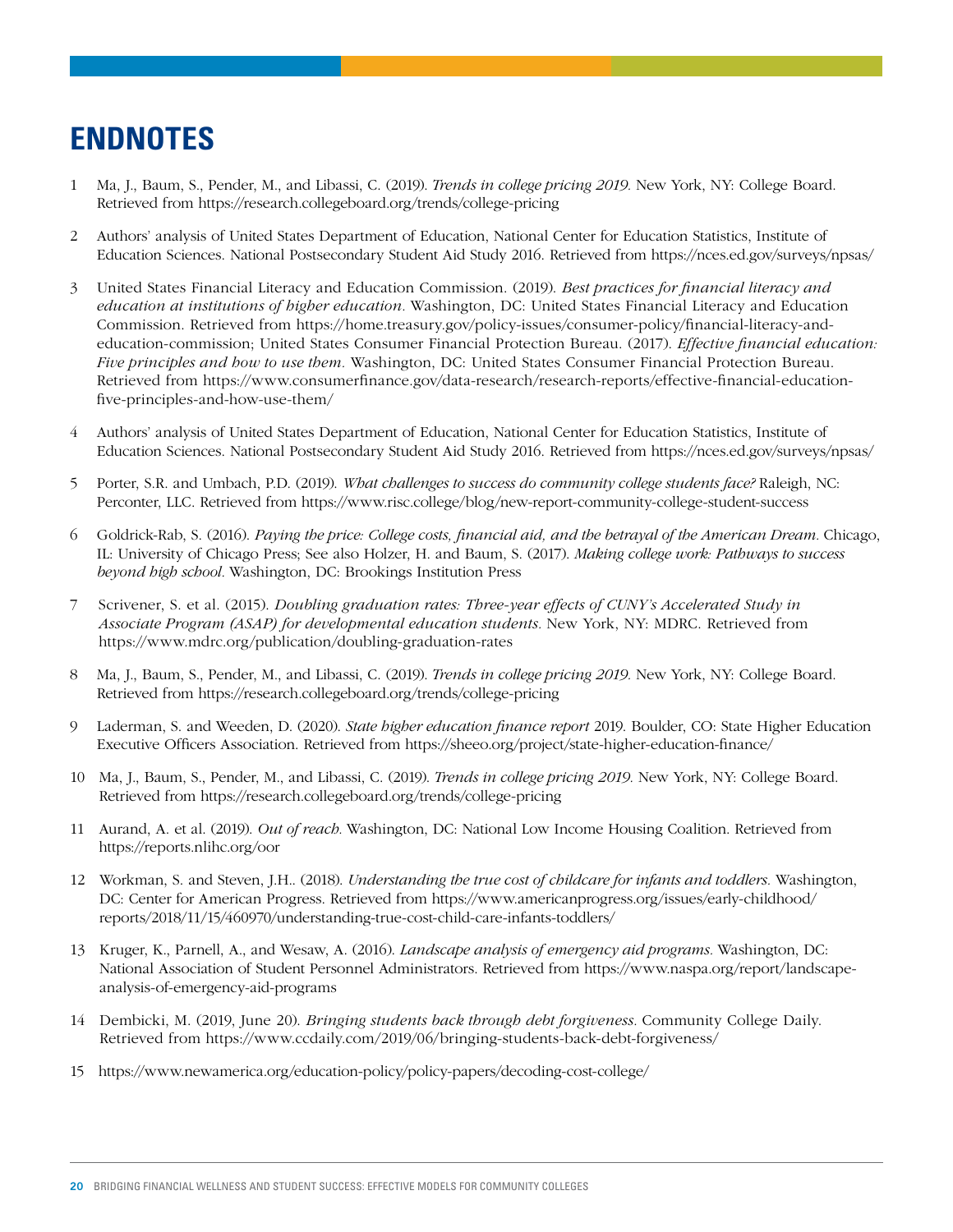- 16 United States Financial Literacy and Education Commission. (2019). *Best practices for financial literacy and education at institutions of higher education.* Washington, DC: United States Financial Literacy and Education Commission. Retrieved from <https://home.treasury.gov/policy-issues/consumer-policy/financial-literacy-and-education-commission>
- 17 Ibid.
- 18 Campbell, C. and Love, I. (2017). *Lost in the trillion: A three-state comparison of community college borrowing and default.* Washington, DC: Association of Community College Trustees. Retrieved from [https://www.acct.org/](https://www.acct.org/product/lost-trillion-three-state-comparison-community-college-borrowing-and-default-2017) [product/lost-trillion-three-state-comparison-community-college-borrowing-and-default-2017](https://www.acct.org/product/lost-trillion-three-state-comparison-community-college-borrowing-and-default-2017); See also Campbell, C. (2015). *A closer look at the trillion: Borrowing, repayment, and default at Iowa's community colleges.* Washington, DC: Association of Community College Trustees. Retrieved from [https://www.acct.org/product/closer-look-trillion](https://www.acct.org/product/closer-look-trillion-borrowing-repayment-and-default-iowas-community-colleges-2015)[borrowing-repayment-and-default-iowas-community-colleges-2015](https://www.acct.org/product/closer-look-trillion-borrowing-repayment-and-default-iowas-community-colleges-2015)
- 19 United States Consumer Financial Protection Bureau. (2017). *Effective financial education: Five principles a nd how to use them.* Washington, DC: United States Consumer Financial Protection Bureau. Retrieved from [https://www.consumerfinance.gov/data-research/research-reports/effective-financial-education-five-principles-and](https://www.consumerfinance.gov/data-research/research-reports/effective-financial-education-five-principles-and-how-use-them/)[how-use-them/](https://www.consumerfinance.gov/data-research/research-reports/effective-financial-education-five-principles-and-how-use-them/)
- 20 Center for Community College Student Engagement. (2017). *Making ends meet: The role of community colleges in student financial health.* Austin, TX: The University of Texas at Austin. Retrieved from [https://www.ccsse.org/docs/Making\\_Ends\\_Meet.pdf](https://www.ccsse.org/docs/Making_Ends_Meet.pdf)
- 21 Ibid.
- 22 Council for Economic Education. (2020). *Survey of the states: Economic and personal finance education in our nation's schools.* New York, NY: Council for Economic Education<https://www.councilforeconed.org/survey-of-the-states-2020/>
- 23 Authors' analysis of United States Department of Education, National Center for Education Statistics, Institute of Education Sciences. National Postsecondary Student Aid Study 2016. Retrieved from https://nces.ed.gov/surveys/npsas/
- 24 Ibid.
- 25 Guardian Lifer Insurance Company of America. (2020). *Helping communities thrive.* Retrieved from [https://www.](https://www.guardianlife.com/social-responsibility) [guardianlife.com/social-responsibility](https://www.guardianlife.com/social-responsibility)
- 26 Guardian Life Insurance Company of America. (2019). Money Management for Life cumulative survey data Fall 2015 to Spring 2019. Unpublished raw data.
- 27 Wilson, V.R. (2017). *Overview of 2017 National Urban League equality index.* New York, NY: National Urban League. Retrieved from<http://soba.iamempowered.com/2017-equality-index>
- 28 Gebriel, T. (2018). *Economic inequality in DC reflects disparities in income, wages, wealth, and economic mobility. Policy solutions should too.* Washington, DC: DC Fiscal Policy Institute. Retrieved from [https://www.dcfpi.org/all/economic-inequality-in-dc-reflects-disparities-in-income-wages-wealth-and-economic](https://www.dcfpi.org/all/economic-inequality-in-dc-reflects-disparities-in-income-wages-wealth-and-economic-mobility-policy-solutions-should-too/)[mobility-policy-solutions-should-too/](https://www.dcfpi.org/all/economic-inequality-in-dc-reflects-disparities-in-income-wages-wealth-and-economic-mobility-policy-solutions-should-too/)
- 29 Authors' interview with S. King, Associate Professor and Director of the Division of Business and Education, and A. Pearsall, Assistant Professor of Business. The University of the District of Columbia Community College. 2019.
- 30 Authors' interview with N. Stoll, Special Program Coordinator for Financial Literacy, and A. Klepetar, Vice President for Student Affairs and Enrollment Management. Berkshire Community College. 2019.
- 31 Authors' interview with H. Gregory, Program Coordinator for the FIRST Center. Capital Community College. 2019.